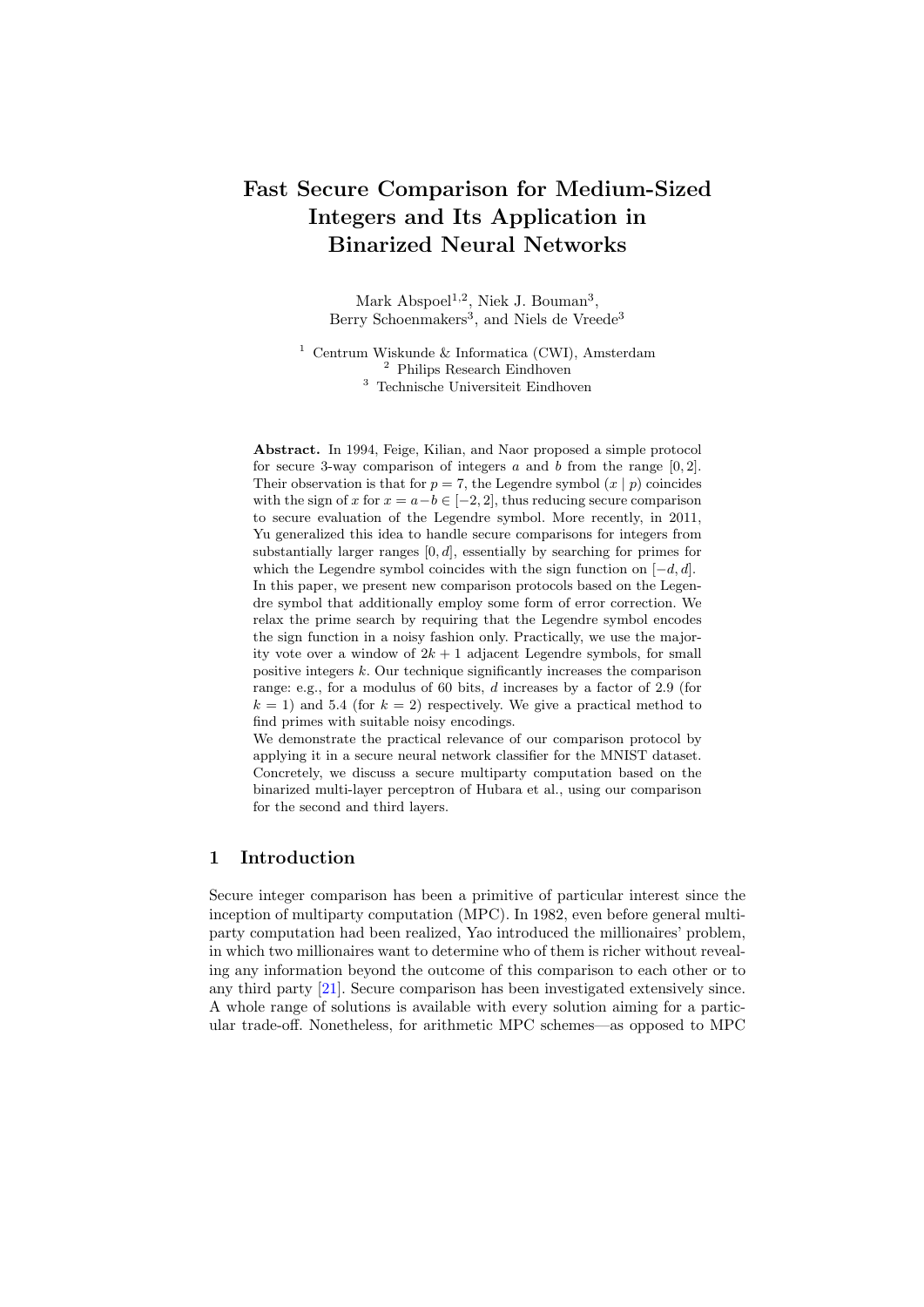schemes for Boolean circuits—secure comparison remains among the most expensive basic operations. Hence, for applications that require many comparisons, achieving high throughput (important for privacy-preserving data processing applications) or low latency (crucial for certain applications, like blind auctions for real-time advertisement sales) can be challenging.

#### 1.1 Related Work

Whereas most secure comparison protocols work over finite fields of arbitrary order, Yu [\[22\]](#page-22-1) presents a comparison protocol that only works for specifically chosen prime moduli. Although this clearly poses a restriction in terms of applicability, the main benefit is that the specifically chosen prime modulus  $p$  enables Yu to perform a comparison in a single round of communication in the online phase (the offline preprocessing phase requires three communication rounds), albeit in a range that is small compared to  $p$  (see Section [3.5](#page-7-0) for explicit bounds). Namely, he chooses p such that the pattern of quadratic residues and non-residues modulo  $p$  coincides with the sign function on a given interval symmetric around zero, which is an idea that goes back to a protocol due to Feige, Kilian, and Naor [\[3\]](#page-21-0), who use it to compute the sign of an element  $x \in [-2, 2]$  in  $\mathbb{Z}/7\mathbb{Z}$ . Yu's comparison protocol for comparing arbitrary elements  $a, b \in \mathbb{Z}/p\mathbb{Z}$  essentially works by breaking up the full-range comparison into several medium-range comparisons of the above type by performing a digit decomposition.

#### 1.2 This Paper

In this paper, we pursue the line of work initiated by Yu [\[22\]](#page-22-1). Our main contribution is that we achieve an improvement in the comparison range while keeping the bit length of the prime modulus fixed. Concretely, we propose a protocol that, for a fixed prime-length, achieves roughly a three-fold increase of the comparison range (over Yu's results), while still enjoying a single-round online phase, at the cost of a constant amount of additional communication and some additional local computations. Also, we present a two-online-rounds protocol that achieves roughly a five-fold increase in the comparison range when compared to Yu's approach. In other words, to compare two integers that lie in a given range (symmetric around zero), our methods require a smaller prime than the prime required for the protocol from [\[22\]](#page-22-1). Keeping the finite-field modulus as small as possible or within the machine's word size could be important, for example, in a setting where MPC protocols run on constrained hardware platforms. On such platforms, the complexity of prime-field arithmetic (which is directly related to the prime size) can have a significant impact on the runtime performance. Our protocols can be found in Section [5.](#page-16-0)

The main idea is to somewhat relax the constraints on the prime modulus p: instead of requiring that the Legendre symbols of all elements in the interval  $[-d, d]$ , for a given positive integer d, coincide with the sign function, we only require this coincidence for most elements (in a specific sense). Let us, for some fixed prime p, say that there is an *error* at position  $x \in [-d, d]$  if  $(x | p) \neq \text{sgn}(x)$ .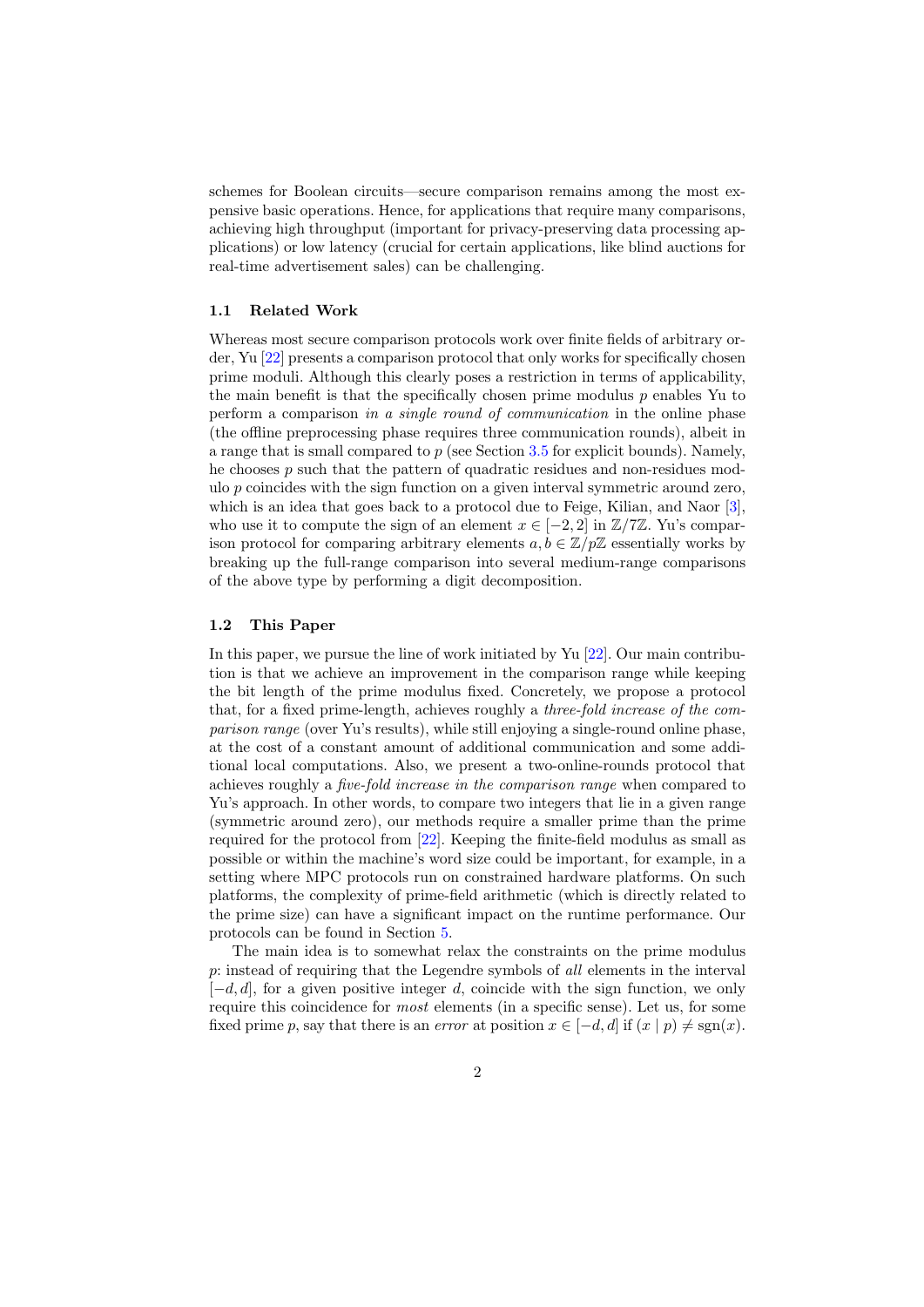Our improvement is based on exploiting a "local redundancy" property enjoyed by the sign function that lets us correct such errors as long as they are sufficiently "sparse", by means of inspecting also the Legendre symbols of some neighboring positions and then performing a majority vote.

This new approach raises the question of how to find primes that give rise to increased ranges. In Section [4,](#page-9-0) we present some results that considerably simplify this search, including tables of suitable primes for various bit lengths, and leave as an open problem to prove asymptotic lower and upper bounds on the growth of the comparison range in the prime's bit length.

#### 1.3 Application: Efficient Neural Network Evaluation in MPC

To demonstrate the practical value of our work, we apply our new comparison protocol to the problem of securely evaluating a neural network, in which the sign function is used as non-linearity. We use a binarized multi-layer perceptron (BMLP) for recognizing handwritten digits, as described in [\[7\]](#page-21-1), which is trained (in the clear) on the well-known MNIST handwritten-digits data set. We consider an MPC scenario in which the input images are secret-shared between the parties, which then securely evaluate the BMLP to obtain the estimated digit in secret-shared form.

## 2 Preliminaries

Integer Intervals. Whenever we write  $[a, b]$ , unless stated otherwise, we mean the integer interval  $\{a, \ldots, b\} \subset \mathbb{Z}$ , which is empty if  $a > b$ . The half-open interval  $(a, b]$  is defined as  $[a + 1, b]$ .

Arithmetic Black Box. We suppose that we are given a secure arithmetic blackbox (ABB) functionality that can securely evaluate multiplication and linear forms over the finite field  $\mathbb{Z}/p\mathbb{Z}$ . We write  $\llbracket x \rrbracket$  for the value  $x \in \mathbb{Z}/p\mathbb{Z}$  encrypted under the ABB (e.g.,  $x$  is secret-shared among a set of parties, or perhaps encrypted under some homomorphic encryption scheme). Abusing notation, for small  $x \in \mathbb{Z}/p\mathbb{Z}$  we will also refer to x as an integer in  $\mathbb{Z}$ , given as the canonical lift of the residue class modulo p to the integers  $\left[-\left\lfloor \frac{p}{2}\right\rfloor,\left\lfloor \frac{p}{2}\right\rfloor\right]$ .

Sign vs. Binary Sign. The sign function and the binary sign function are respectively defined as

$$
sgn(z) = \begin{cases} 1 & \text{if } z > 0, \\ 0 & \text{if } z = 0, \\ -1 & \text{if } z < 0. \end{cases} \qquad \text{bsgn}(z) = \begin{cases} 1 & \text{if } z \ge 0, \\ -1 & \text{if } z < 0. \end{cases}
$$

Comparing two integers  $a$  and  $b$  is achieved by evaluating the sign (or bsgn) of their difference  $a - b$ . The sgn function gives rise to a three-way comparison, while the bsgn function corresponds to two-way comparison. In this paper, we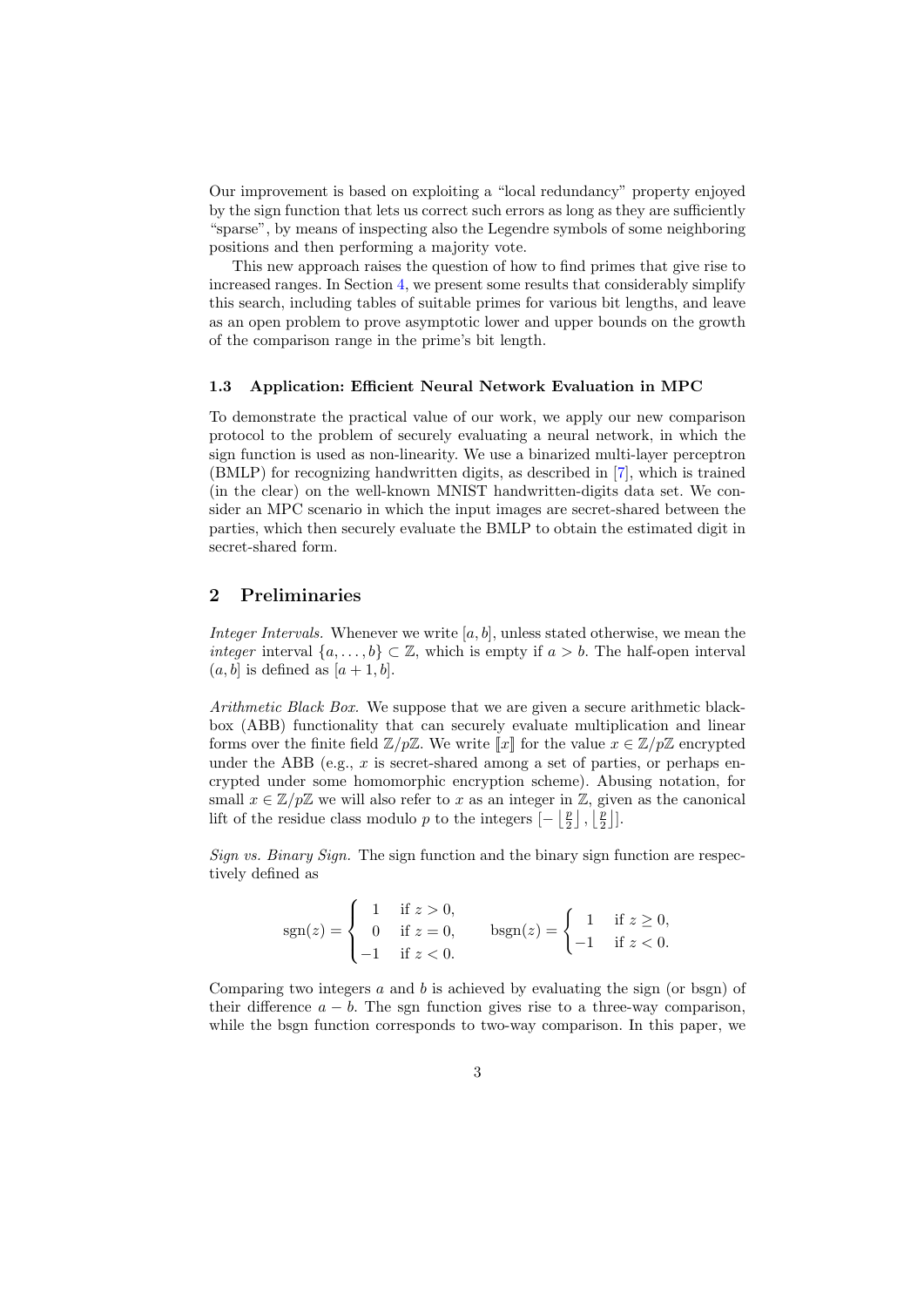will start our analysis in terms of the sgn function, but for reasons that will become clear later our protocols evaluate the bsgn function (i.e., achieve twoway comparison). We will sometimes be a bit sloppy and use the word "sign" also for the bsgn function; the precise meaning should nonetheless still be clear from its context.

The Legendre symbol. Recall that for any odd prime  $p$  and any integer  $a$ , the Legendre symbol is defined as

$$
(a | p) = \begin{cases} 0 & \text{if } a \equiv 0 \pmod{p}, \\ 1 & \text{if } a \text{ is a quadratic residue modulo } p, \\ -1 & \text{otherwise.} \end{cases}
$$

The Legendre symbol is a completely multiplicative function, which means that  $(a | p)(b | p) = (ab | p)$  for all  $a, b \in \mathbb{Z}$ , and for any integer a the value of  $(a | p)$ only depends on  $[a]_p$ , the residue class of a modulo p. The identity  $(a | p) \equiv a^{\frac{p-1}{2}}$  $p(\mod p)$  is known as *Euler's criterion*. The *law of quadratic reciprocity* asserts that for odd primes  $p$  and  $q$ ,

$$
(p | q) (q | p) = (-1)^{\frac{p-1}{2} \frac{q-1}{2}}.
$$

Securely evaluating Legendre symbols. In principle, we can securely evaluate the Legendre symbol via Euler's criterion, which would require  $O(\log p)$  secure multiplications. The complete multiplicativity of the Legendre symbol enables the following constant-rounds protocol for securely evaluating the Legendre symbol in the preprocessing model with an single-round online phase. In the preprocessing phase, we generate a secret-shared pair  $(\llbracket r \rrbracket, \llbracket (r \mid p) \rrbracket)$  of a random non-zero  $r$  together with its Legendre symbol. In the online (input-dependent) phase, we securely multiply  $[a] \cdot [r]$ , open the result and then compute

<span id="page-3-0"></span>
$$
[[ (a | p) ]] = (ar | p) [[ (r | p) ].
$$

Note that the security of the protocol requires that  $a \not\equiv 0 \pmod{p}$ , which should be taken into account when using this protocol.

Blum primes. A prime p for which  $p \equiv 3 \pmod{4}$  is called a Blum prime. By Euler's criterion,  $-1$  is a quadratic non-residue modulo p if and only if p is a Blum prime. Hence, for any Blum prime p, the map  $x \mapsto (x \mid p)$  is an odd function for  $x \in [-\frac{p}{2}, \frac{p}{2}]$  (which follows immediately from the multiplicativity of the Legendre symbol), i.e., it enjoys the same symmetry around the origin as the sign function.

## 3 Evaluating the Sign Function using Legendre Symbols

## 3.1 Redundancy Property of the Sign Function

In this section we show that the sign function enjoys a "local redundancy" property, which lets us correct sign-flip errors by means of majority-decoding as long as those errors occur sparsely (in a sense defined below).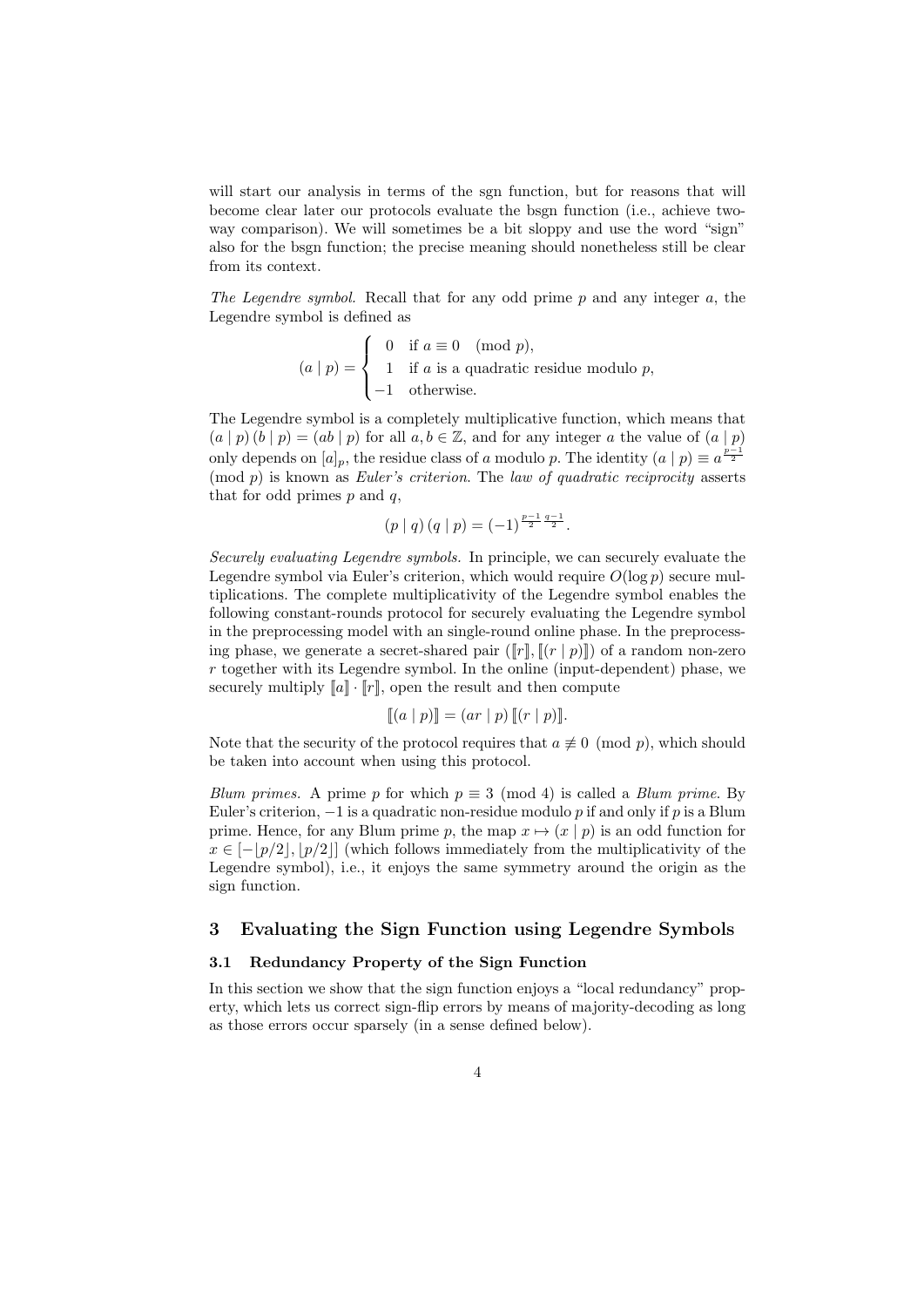**Definition 1.** Let  $k \geq 0$  be an integer, and let  $\mathcal{T} = [t_1, t_2]$  be an interval of integers with  $t_2 - t_1 \geq 2k$ . We say that a function  $e : \mathcal{T} \to \{0,1\}$  is an error function on  $\mathcal T$  admissible for k if  $e(x) = 0$  for all  $x \in [-(k+1), k+1] \cap \mathcal T$  and if  $\sum_{i=-k}^{k} e(y+i)$  ≤ k holds for all  $y \in [t_1+k, t_2-k]$ .

<span id="page-4-0"></span>**Lemma 1.** Let k and  $\mathcal T$  be as in Definition [1,](#page-3-0) and let e be an error function on  $\mathcal T$  admissible for k. Then,

$$
sgn\bigg(\sum_{i=-k}^{k}(-1)^{e(x+i)}sgn(x+i)\bigg) = sgn(x)
$$

holds for all  $x \in [t_1 + k, t_2 - k]$ .

The proof will clarify why we require in Definition [1](#page-3-0) that an admissible error function  $e(x)$  has an "error-free" region around  $x = 0$ ; informally speaking, the reason is that the sign function undergoes its sign change at  $x = 0$ , which means that there is "less room" for errors under majority-decoding in this region.

*Proof.* We will prove the statement for  $\mathcal{T} = [-a, a]$  where  $a \geq k$  is any integer. This implies the claim for any subinterval of  $\mathcal T$  of cardinality at least  $2k+1$ . Note that because of symmetry (in the sign function as well as in the definition of an admissible error function), it suffices to prove the statement for  $x \geq 0$ . We distinguish three cases for x. If  $x = 0$ , we have  $\sum_{i=-k}^{k} (-1)^{e(i)}$ sgn $(i) = \sum_{i=-k}^{k}$ sgn $(i) =$  $sgn(x) = 0$ , where the first equality follows because e is admissible for k and the second equality follows from the fact that summing an odd function over an interval symmetric around zero gives the value zero.

Second, if  $x > k$ , we have

$$
\sum_{i=-k}^{k} (-1)^{e(x+i)} sgn(x+i) = \sum_{i=-k}^{k} (-1)^{e(x+i)} > 0,
$$

where the equality follows because  $sgn(x + i) = 1$  for all  $i \in [-k, k]$  and the inequality follows because  $e$  is admissible for  $k$ .

For the third (and final) case, suppose that  $x \in [1, k]$ . We have

$$
\sum_{i=-k}^{k} (-1)^{e(x+i)} sgn(x+i) = \sum_{i=-k}^{k-x+1} sgn(x+i) + \sum_{i'=k-x+2}^{k} (-1)^{e(x+i')} sgn(x+i')
$$
  
= 
$$
\sum_{j=x-k}^{k+1} sgn(j) + \sum_{j'=k+2}^{k+x} (-1)^{e(j')} sgn(j')
$$
  
= 
$$
1 + x + \sum_{j'=k+2}^{k+x} (-1)^{e(j')}
$$
  

$$
\geq (1+x) + (1-x) = 2
$$

 $\Box$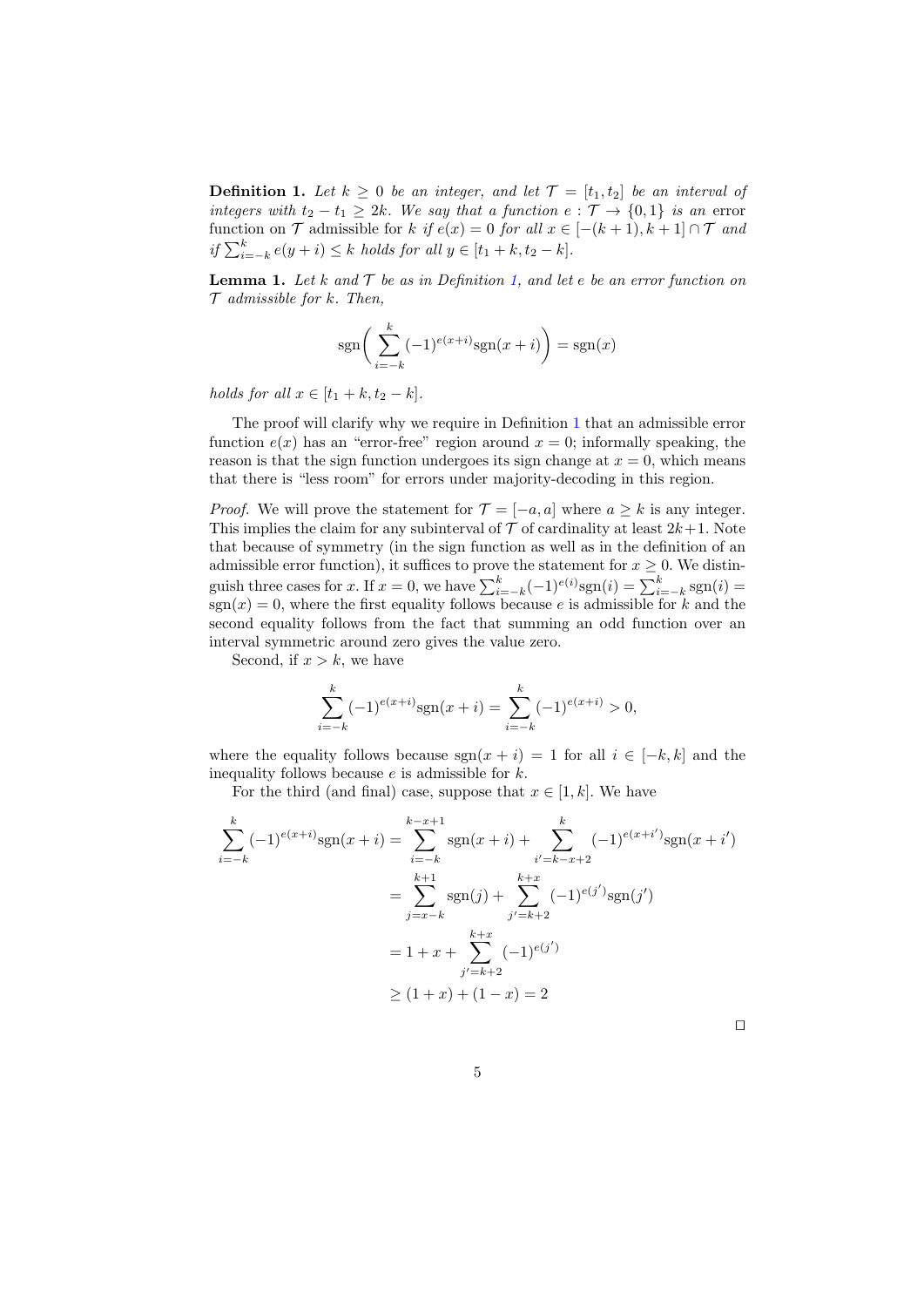<span id="page-5-0"></span>

Fig. 1: Finite state machine generating bit strings with at most one 1 in every three consecutive bits.

#### 3.2 Counting Admissible Error Functions

How many admissible error functions can there be on a given set  $\mathcal T$  and for a given integer k? In this section, we will give an upper bound for  $k = 1$ . To prove the upper bound, we will need the following lemma, which is well known.

Lemma 2 ("Volume Bound for Hamming Balls"). Let  $S_n$  be the set of all bit sequences of length n produced using by concatenating bits from a binary source X. Then, it holds that

<span id="page-5-1"></span>
$$
2^{H(X)n - o(n)} \leq |\mathcal{S}_n| \leq 2^{H(X)n}
$$

where  $H(X)$  denotes the Shannon entropy of X.

In Figure [1,](#page-5-0) we show a finite state machine (FSM) that defines a language of bit strings such that every string in the language has the following property: for every window of three consecutive bit positions, at most one position will be "1". If we impose a probability distribution on the outgoing edges of state  $(a)$ , then we can view the FSM as a random binary source, which lets us compute the entropy which we need to apply Lemma [2.](#page-5-1)

**Proposition 1.** Let  $\mathcal{T} := [-t, t]$  with  $t \in \mathbb{N}$  such that  $t > 2$ . Let  $\mathcal{E}_1$  be the set of all error functions on  $\mathcal T$  admissible for  $k = 1$ . Then,

$$
|\mathcal{E}_1| \le 2^{t-2}.
$$

*Proof.* For all error functions  $e \in \mathcal{E}_1$ , it holds by definition that  $e(x) = 0$  for  $x \in [-2, 2]$ . We may choose the function values on remaining positions, that is, the intervals [3, t] and  $[-t, -3]$ , freely under the constraint that  $e(x - 1)$  +  $e(x) + e(x+1) \leq 1$  for all  $x \in [-t+1, t-1]$ . In each such interval, there are, according to Lemma [2,](#page-5-1)  $N \leq 2^{\lambda(t-2)}$  choices, with  $\lambda := H(X)$ , the entropy rate of the FSM in Figure [1.](#page-5-0) It is easy to see that  $H(X) = 1/2$ : namely, the binary decision in state a corresponds to one bit of entropy but produces on average two output bits (either the length-1 output "0" or the length-3 output sequence "100"). Because the choices for the two intervals are independent, in total there are  $N^2$  choices for e, hence  $|\mathcal{E}_1| \leq 2^{t-2}$ . The contract of the contract of the contract of the contract of the contract of the contract of the contract of the contract of the contract of the contract of the contract of the contract of the contract of the contract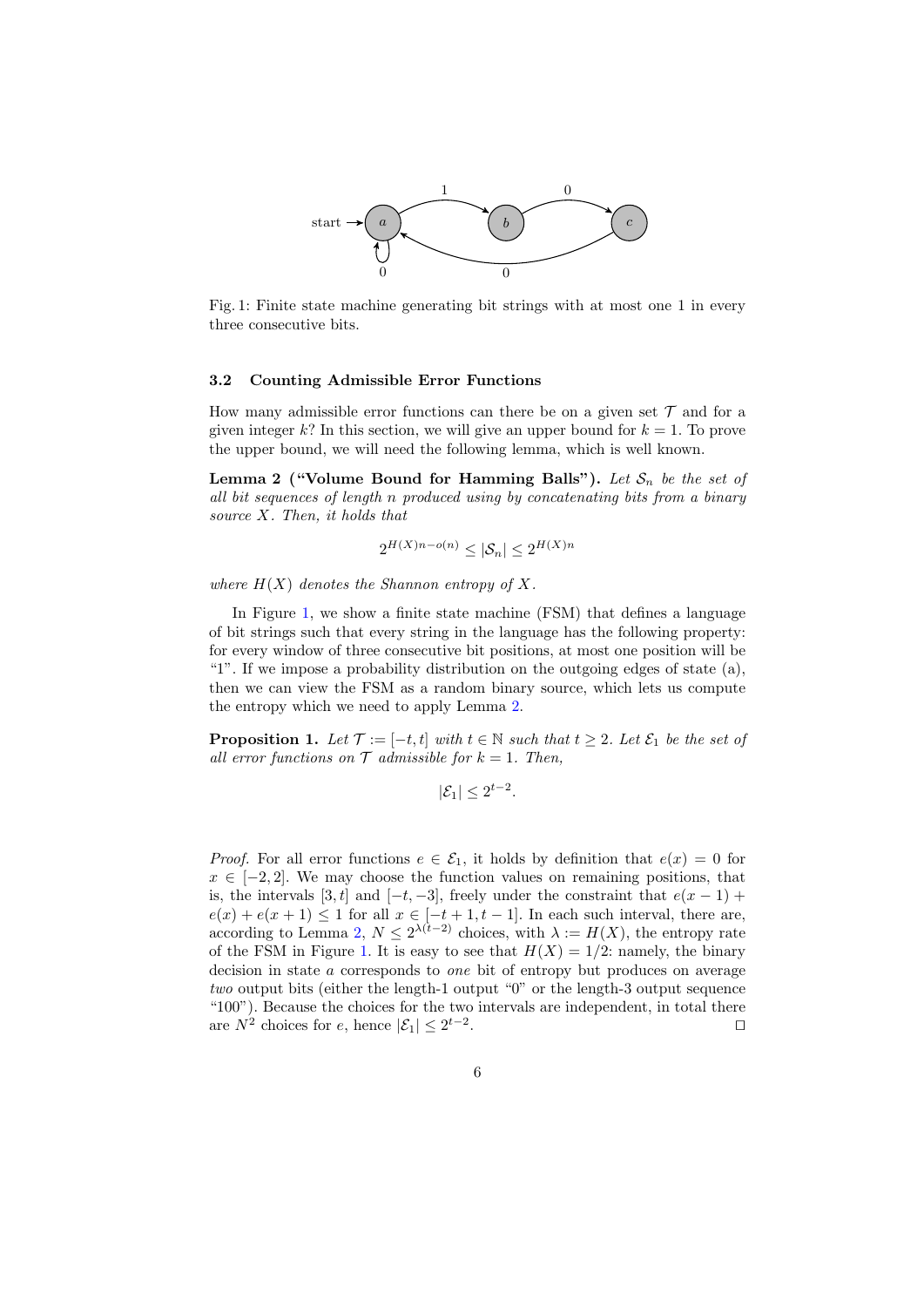#### 3.3 The Legendre Symbol as a "Noisy" Sign

Suppose that p is a Blum prime. We can view the Legendre symbol  $(x | p)$  for  $x \in \mathbb{Z}/p\mathbb{Z}$  as a "noisy" version of the sign of x:

<span id="page-6-0"></span>
$$
(x \mid p) = (-1)^{e(x)} \text{sgn}(x), \tag{1}
$$

where  $e(x)$  is the error function that is determined by p. If we now plug [\(1\)](#page-6-0) into Lemma [1,](#page-4-0) we can conclude that we may compute the sign of  $x$  as the sign of the sum of the Legendre symbols of positions in a length- $(2k + 1)$  interval centered at x, for all  $x \in [t_1 + k, t_2 - k]$ , if e is an error function on the interval  $[t_1, t_2]$ admissible for k.

Because  $p$  is a Blum prime, the pattern of Legendre symbols has odd symmetry, which implies that we can w.l.o.g. define  $\mathcal T$  such that it is symmetric around zero. A natural question, for a given Blum prime  $p$ , non-negative integer  $k$ , and  $\mathcal{T} = [-d, d]$  for a positive integer  $d \geq k$ , is how large d can maximally be such that e is an error function on  $\mathcal T$  that is admissible for k. This gives rise to the following equivalent definition, in which we leave the error function implicit.

**Definition 2.** Let k be a non-negative integer, and let  $p > 2k + 1$  be a Blum prime. We define the k-range of p, denoted  $d_k(p)$ , to be the largest integer d such that for all integers x with  $1 \leq x \leq d$  it holds that

<span id="page-6-1"></span>
$$
\sum_{i=-k}^{k} (x+i | p) > 0,
$$
\n(2)

and we set  $d_k(p) = 0$  if no such d exists.

Note that  $d_0(p)$  tells us the maximum size of Yu's "Consecutive Quadratic Residues and Non-Residues Sign Module" for a given prime  $p$ , i.e., in Yu's terminology and notation: a Blum prime p qualifies for  $\pm \ell$ -CQRN for all  $\ell \leq d_0(p)$ .

Lower bound on  $d_k(p)$ . If  $p > 2k + 1$  and  $d_0(p) > k$ , then  $d_k(p) \geq d_0(p)$ .

Example. Let us illustrate Definition [2](#page-6-1) by means of an example. Let us take  $p = 23$ ; note that this is a Blum prime. Below, we have evaluated the first 16 Legendre symbols.

|                                                 |  | $x 0 1 2 3 4 5 6 7 8 9 10 11 12 13 14 15$ |  |  |  |  |
|-------------------------------------------------|--|-------------------------------------------|--|--|--|--|
| $(x   p) 0 1 1 1 1 -1 1 -1 1 1 -1 -1 1 1 -1 -1$ |  |                                           |  |  |  |  |

We can now read off that  $d_0(23) = 4$ . Furthermore, it is easy to verify that  $d_1(23) = 5, d_2(23) = 8, \text{ and } d_3(23) = 7.$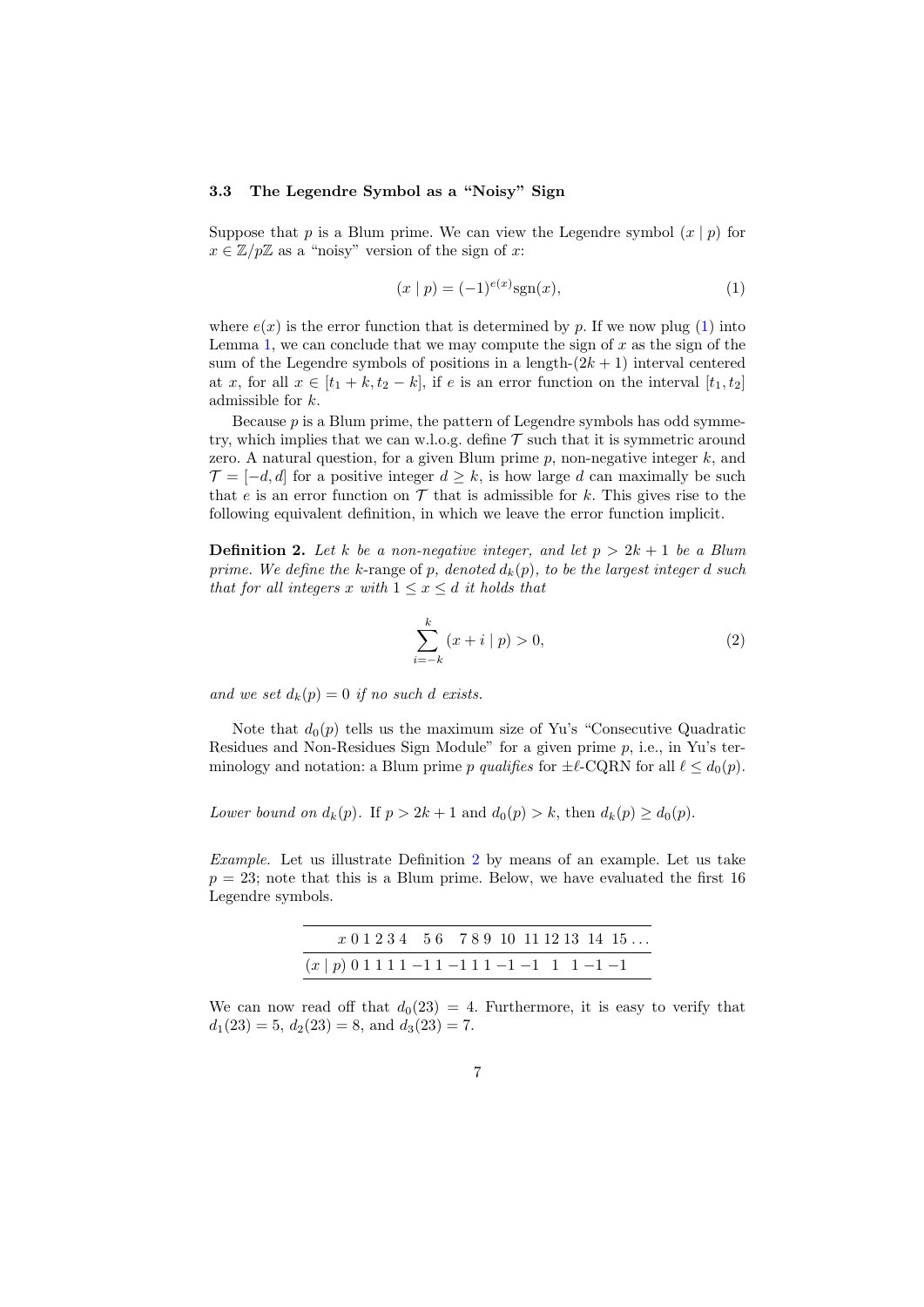#### <span id="page-7-3"></span>3.4 Avoiding Zero by Restricting to Odd Positions

As mentioned in the preliminaries, if we use the single-online-round protocol for securely evaluating the Legendre symbol, we may not evaluate the Legendre symbol on the zero element. A simple trick to avoid zero (also used in [\[22\]](#page-22-1)) is to restrict to evaluation of odd inputs by using the map  $x \mapsto 2x + 1$ . Note that this implies that we cannot compute  $sgn(x)$  using the single-online-round protocol; instead we will evaluate  $bsgn(x)$ . Removing the conditions on the Legendre symbols at even positions gives rise to the following definition.

**Definition 3.** Let k be a non-negative integer, and let  $p > 2k + 1$  be a Blum prime. We define  $d_k^*(p)$  as the largest integer d such that for all integers x with  $1 \leq x \leq d$  it holds that

$$
\sum_{i=-k}^{k} (2(x+i)+1 \mid p) > 0,
$$
\n(3)

and we set  $d_k^*(p) = 0$  if no such d exists.

Note that for any Blum prime p for which  $d_0(p) > 1$  (which implies that  $d_0(p)$ ) is even), it is easy to see that it holds that  $d_0^*(p) = \frac{1}{2}d_0(p) - 1$ . For  $k > 0$ , such simple relations do not seem to exist. This means, for example, that a prime  $p$ that gives rise to a high value for  $d_1(p)$ , does not necessarily give a high value for  $d_1^*(p)$ , and vice versa.

#### <span id="page-7-0"></span>3.5 Bounds on  $d_0(p)$

The value  $d_0(p)$  can be interpreted as the position just before the appearance of the first quadratic non-residue. Let  $n_1(p)$  denote the smallest quadratic nonresidue. Finding bounds on  $n_1(p)$  is a well-known problem in number theory, with important contributions from Poly`a, Vinogradov and Burgess, among others. The best explicit upper bound that is currently known (for  $p$  a Blum prime) is due to Treviño  $[19]$ :

$$
d_0(p) + 1 = n_1(p) \le 1.1 \sqrt[4]{p} \log p.
$$

Graham and Ringrose [\[5\]](#page-21-2) proved an unconditional asymptotic lower bound (im-proving on a previous result by, independently, <sup>[4](#page-7-1)</sup> Fridlender  $[4]$  and Salié  $[14]$ ), namely, that there exist infinitely many primes for which

$$
d_0(p) + 1 = n_1(p) \ge c \cdot \log(p) \cdot \log \log \log p.
$$

for some absolute constant  $c$ <sup>[5](#page-7-2)</sup>

Lamzouri et al. [\[10\]](#page-22-4) prove that conditional on the Generalized Riemann Hypothesis, for all primes  $p \geq 5$  it holds that

$$
d_0(p) + 1 = n_1(p) < (\log p)^2.
$$

<span id="page-7-1"></span> $\sqrt{4 + 4 + 4}$  Ankeny [\[2\]](#page-21-4) attributes this result to Chowla, but does not provide a reference.

<span id="page-7-2"></span><sup>&</sup>lt;sup>5</sup> In the literature, this is also written as  $n_1(p) = \Omega(\log(p) \cdot \log \log \log p)$ , where  $\Omega$  is

Hardy–Littlewood's Big Omega:  $f(n) = \Omega(g(n)) \iff \limsup_{n \to \infty} |f(n)/g(n)| > 0.$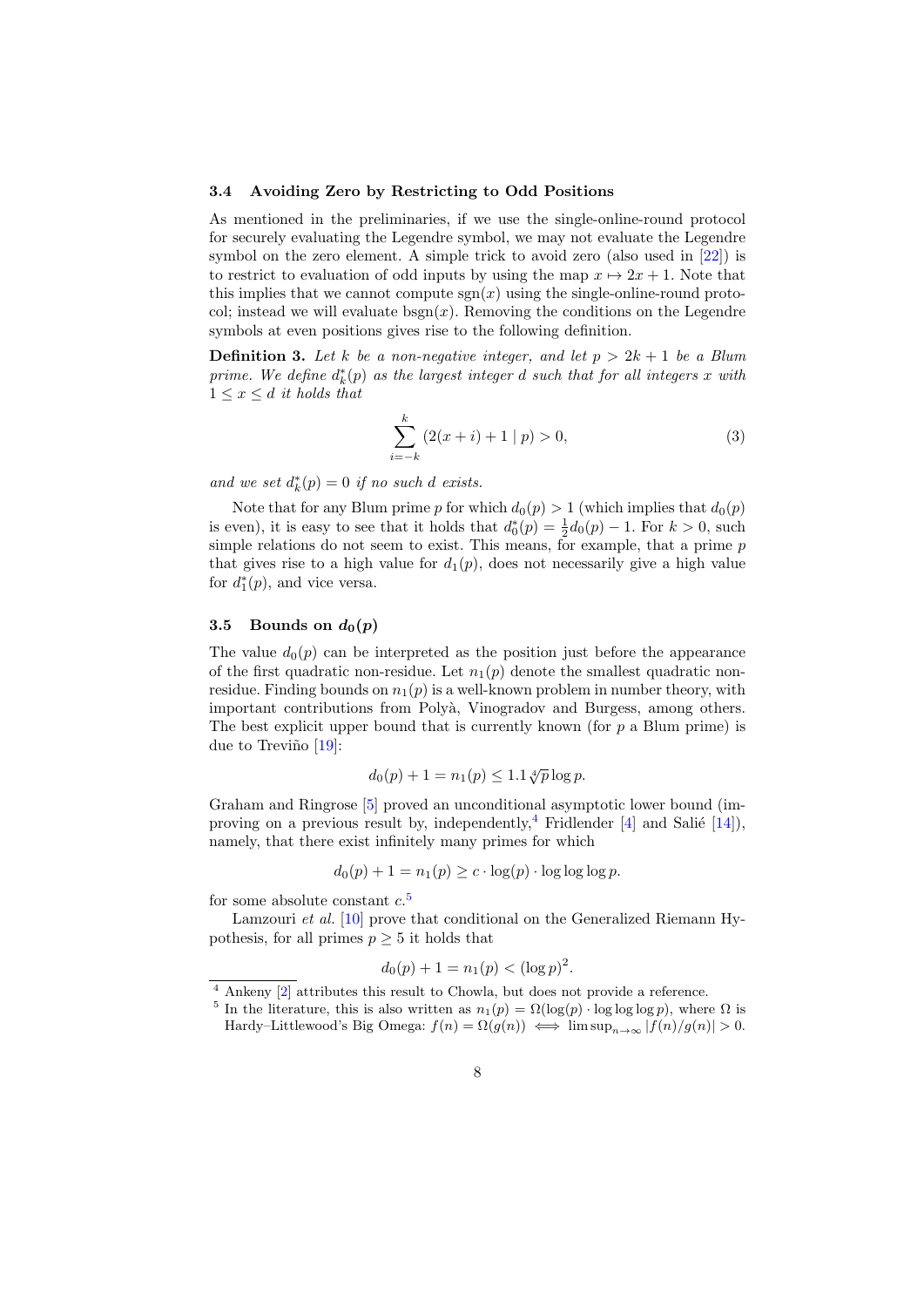#### 3.6 Bounds on  $d_1(p)$

Hudson [\[8\]](#page-22-5) proves an upper bound on the least pair of quadratic non-residues. Formally, let  $n_2(p)$  be the smallest value such that  $n_2(p)$  and  $n_2(p) + 1$  are quadratic non-residues. For  $k = 1$ , it must hold that  $d_1(p) < n_2(p)$ , because an "error pattern" consisting of two consecutive quadratic non-residues (such that  $n_2(p) \in [1,(p-3)/2]$  cannot be corrected using a majority vote in a window of length  $2k + 1 = 3$ . Hudson's bound is as follows. For every  $p \ge 5$  we have that

$$
d_1(p) < n_2(p) \le (n_1(p) - 1)q_2,
$$

where  $q_2$  is the second smallest prime that is a quadratic non-residue modulo p.

Hildebrand [\[6\]](#page-21-5) proves another upper bound on  $n_2(p)$ : for every  $\epsilon > 0$  there exists a constant  $p_0$  such that for all  $p \geq p_0$ ,

<span id="page-8-0"></span>
$$
d_1(p) < n_2(p) \le p^{1/(4\sqrt{e}) + \epsilon}.
$$

Sun [\[17\]](#page-22-6) gives a construction for generating all elements n in  $\mathbb{Z}/p\mathbb{Z}$  such that  $n$  and  $n + 1$  are quadratic non-residues.

**Lemma 3** ( $[17]$ ). Let p be an odd prime and let g be a primitive root of p. Then,

$$
\mathcal{U} := \left\{ n \in \mathbb{Z}/p\mathbb{Z} \mid (n \mid p) = (n+1 \mid p) = -1 \right\}
$$

$$
= \left\{ u_k \in \mathbb{Z}/p\mathbb{Z} \mid u_k \equiv \frac{(g^{2k-1} - 1)^2}{4g^{2k-1}} \mod p, \quad k = 1, \dots, \left\lfloor \frac{p-1}{4} \right\rfloor \right\}
$$

We can interpret this lemma as giving a collection of upper bounds on  $d_1(p)$ , that is,  $d_1(p) < n_2(p) \le u_k$  holds for every  $k = 1, ..., \lfloor (p-1)/4 \rfloor$ .

An error pattern that consists of two quadratic non-residues that are separated by one arbitrary position can also not be corrected using a majority vote in a window of length  $2k+1=3$ . Inspired by Sun, we prove the following lemma.

**Lemma 4.** Let p be a Blum prime, let  $b = (2 \mid p) + 1)/2 \in \{0, 1\}$  and let g be a primitive root of p. Then,

$$
\mathcal{V} := \left\{ n \in \mathbb{Z}/p\mathbb{Z} \mid (n \mid p) = (n+2 \mid p) = -1 \right\}
$$
  
= 
$$
\left\{ v_k \in \mathbb{Z}/p\mathbb{Z} \mid v_k \equiv \frac{(g^{2k-b}-1)^2}{2g^{2k-b}} \mod p, \quad k = 1, ..., (p-3)/4 \right\}.
$$

Also this lemma can be viewed as giving a collection of upper bounds on  $d_1(p)$ . If  $(n | p) = (n + 2 | p) = -1$ , then a decoding error (under majority decoding with  $k = 1$ ) will occur at position  $n + 1$ , hence we have that  $d_1(p) \leq v_k$  holds (instead of strict inequality) for every  $k = 1, ..., (p-3)/4$ .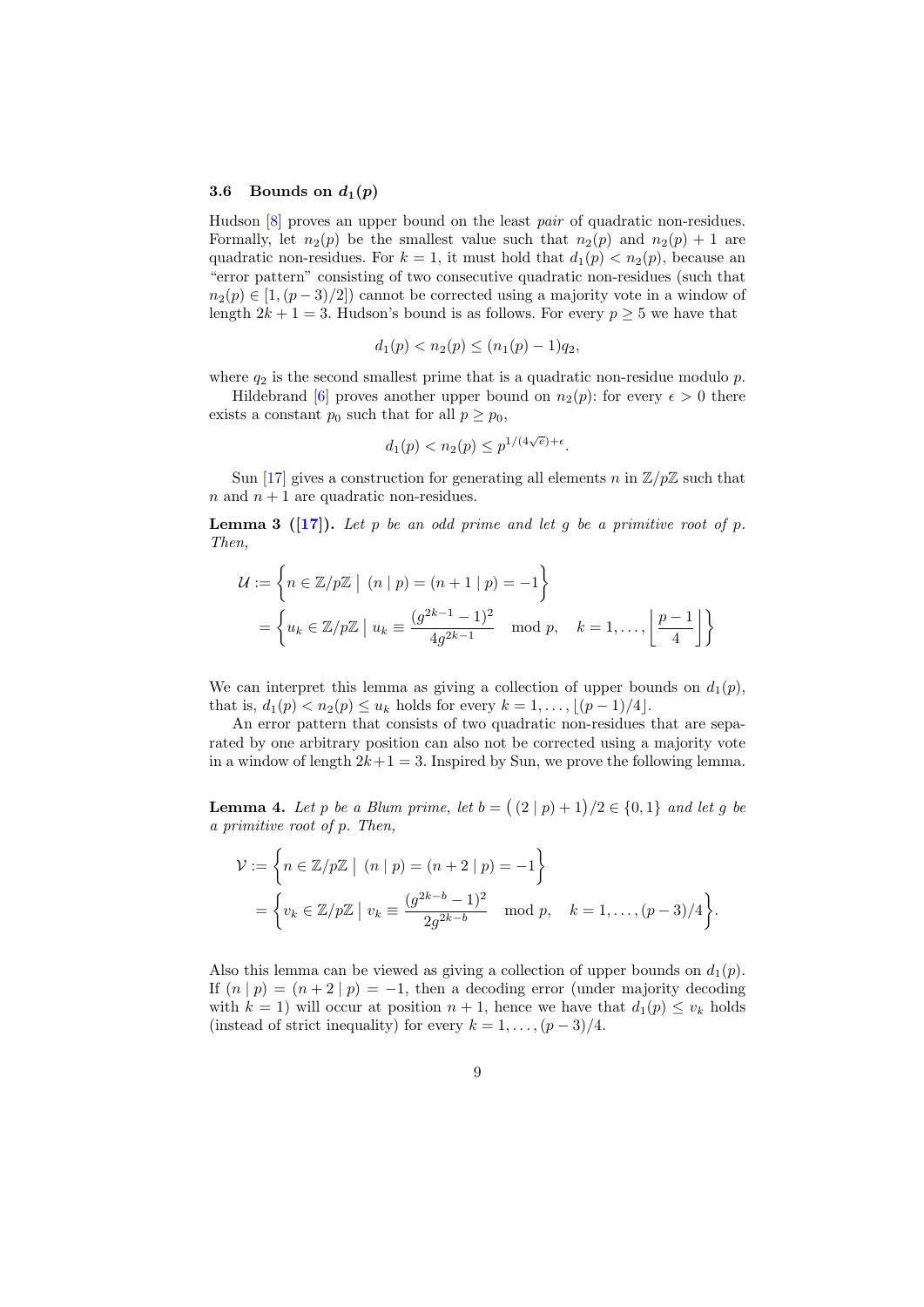*Proof.* Let  $\chi(x) = (x \mid p)$  for all  $x \in \mathbb{Z}/p\mathbb{Z}$ . Jacobsthal [\[9\]](#page-22-7) proves that for p a Blum prime,

$$
\left| \{ n \in \mathbb{Z}/p\mathbb{Z} \mid \chi(n) = \chi(n+2) = -1 \, \land \, \chi(n+1) = 1 \} \right| = \frac{p-1+2(2 \mid p)}{8},
$$
  
and 
$$
\left| \{ n \in \mathbb{Z}/p\mathbb{Z} \mid \chi(n) = \chi(n+1) = \chi(n+2) = -1 \} \right| = \frac{p-5-2(2 \mid p)}{8}.
$$

Hence, by summing the cardinalities of the above sets, we get that

$$
|\{n \in \mathbb{Z}/p\mathbb{Z} \mid \chi(n) = \chi(n+2) = -1\}| = \frac{p-3}{4}.
$$

For  $j = 1, 2, ..., (p-3)/2$ , let  $r_j \equiv (g^j - 1)^2/(2g^j) \mod p$ . Then,  $r_j + 2 \equiv$  $(g^{j} + 1)^{2}/(2g^{j})$  mod p. It now follows that  $\chi(r_{j}) = \chi(r_{j} + 2) = (-1)^{j} \chi(2)$  for all  $j = 1, 2, \ldots, (p-3)/2$ . Hence,  $\chi(r_{2k-(\chi(2)+1)/2}) = \chi(r_{2k-(\chi(2)+1)/2} + 2) = -1$ for all  $k = 1, 2, \ldots, (p-3)/4$ .

It remains to prove that  $r_s \neq r_t \mod p$  for all  $s, t \in [1,(p-3)/2]$  with  $t \neq s$ ; for this part we can re-use Sun's proof technique used in the proof of Lemma [3.](#page-8-0) Namely, for all  $s, t \in [1, (p-3)/2]$  with  $t \neq s$ , we have that  $g^{s+t} \not\equiv 1 \mod p$ (since g is a primitive root), which implies that  $g^s - g^t \not\equiv (g^s - g^t)/g^{s+t} \mod p$ . Hence,  $g^s + g^{-s} \not\equiv g^t + g^{-t} \mod p$  from which we obtain that  $r_s \not\equiv r_t \mod p$ . We can now conclude that

$$
\{n \in \mathbb{Z}/p\mathbb{Z} \mid \chi(n) = \chi(n+2) = -1\} = \{r_{2k-b} \in \mathbb{Z}/p\mathbb{Z} \mid k \in [1, (p-3)/4]\},\
$$

and the claim follows.  $\Box$ 

## <span id="page-9-0"></span>4 Finding a Prime for a Given k-Range

In order to find a prime that, for given integers k and  $D_k$ , gives rise to  $d_k(p) \geq$  $D_k$ , we could in principle take a naive approach by letting a computer exhaustively enumerate the primes in increasing order and compute the Legendre symbols at  $a = 1, \ldots, D_k$ , and stop when they are all 1. Although this approach works for small values of k and  $D_k$  (say for  $D_1 < 200$ ), for larger  $D_k$  this will become intractable.

We can speed up the calculation of  $d_k$  by using the multiplicativity of the Legendre symbol, the law of quadratic reciprocity and the Chinese Remainder Theorem (CRT). Moreover, we may speed up the computation by enumerating over values  $p$  that already satisfy some conditions on the Legendre symbols, using a *wheel data structure* [\[13,](#page-22-8)[16\]](#page-22-9). We will first review the problem for the case  $k = 0$  and then extend the method to the case  $k = 1$ . Our approach also works for arbitrary  $k$ , and we supply the relevant extensions, but we note that its practicality rapidly diminishes as  $k$  increases.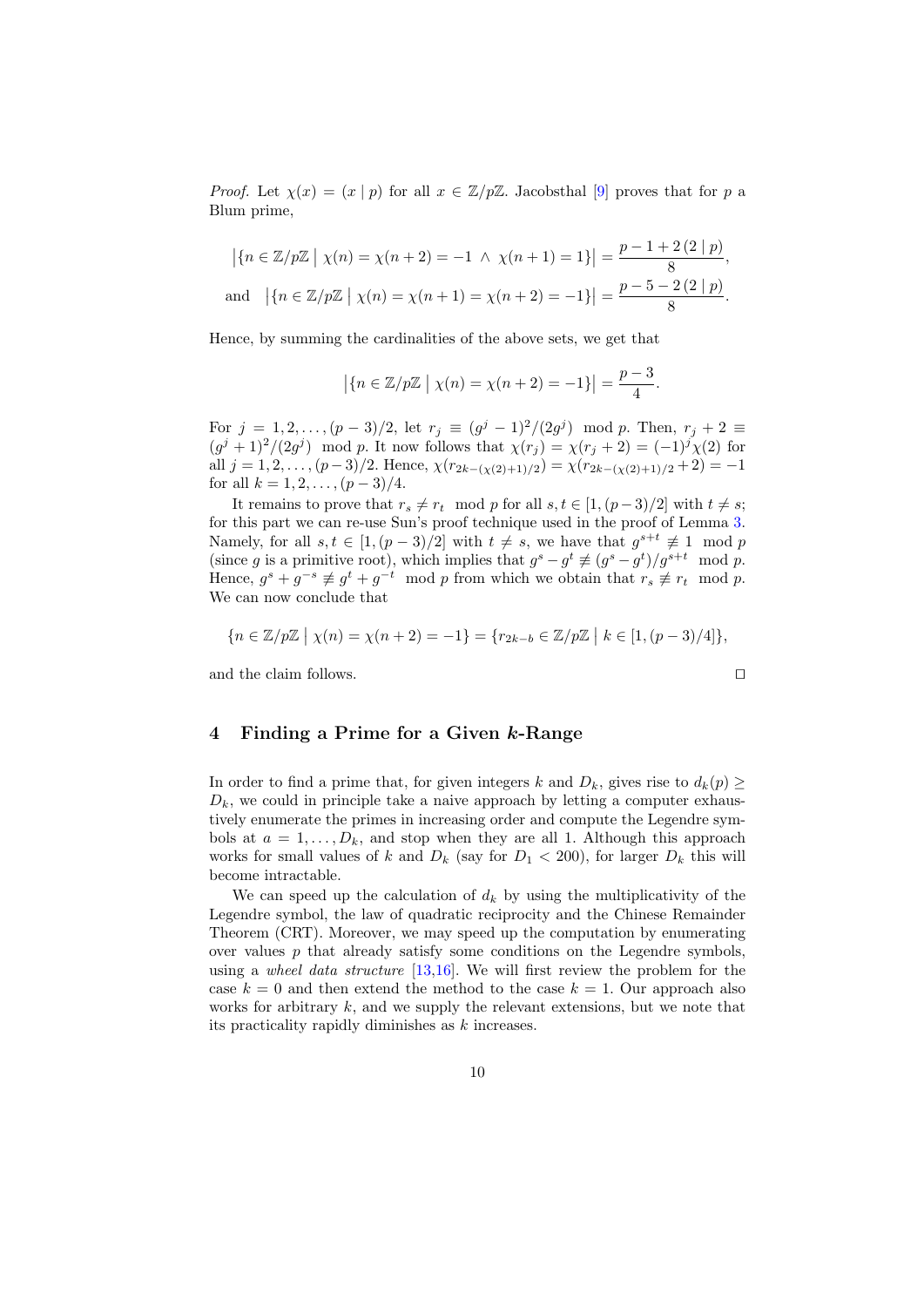#### 4.1 Finding Primes with High  $d_0(p)$

Recall that finding a prime p' such that  $d_0(p') \geq D$  means that p' must be a Blum prime such that the elements  $1, \ldots, D$  are quadratic residues modulo  $p'$ . By the complete multiplicativity of the Legendre symbol, it suffices to find a Blum prime p such that all primes  $q \leq D$  are quadratic residues modulo p.

**Proposition 2.** Let q be an odd prime, and p a Blum prime. Then, it holds that

$$
(q | p) = (-p | q).
$$

*Proof.* It holds that  $(q | p) = (p | q)^{-1} (-1)^{\frac{p-1}{2} \frac{q-1}{2}} = (p | q) (-1)^{\frac{q-1}{2}} =$  $(p | q) (-1 | q) = (-p | q)$ , where the first equality holds by the law of quadratic reciprocity, the second holds because  $p$  is a Blum prime, the third follows from Euler's criterion and the fourth follows from the multiplicativity property of the Legendre symbol.  $\square$ 

Let  $\mathcal{R}_q = \{ [r]_q : (-r \mid q) = 1 \}$ . Then, q is a quadratic residue modulo p if and only if

$$
[p]_q \in \mathcal{R}_q. \tag{4}
$$

This represents an (exclusive) disjunction of linear congruences:

$$
p \equiv r_1 \pmod{q} \vee \ldots \vee p \equiv r_\ell \pmod{q},
$$

where  $\mathcal{R}_q = \{ [r_1]_q, \ldots, [r_\ell]_q \}.$ 

Let  $q_1, \ldots, q_m$  denote all odd primes that are in [1, D]. The condition that all integers  $[1, D]$  are quadratic residues modulo x thus gives rise to the following system of *simultaneous disjunctions* of linear congruences:

<span id="page-10-0"></span>
$$
x \equiv 7 \pmod{8}, \ [x]_{q_1} \in \mathcal{R}_{q_1}, \ \ldots, \ [x]_{q_m} \in \mathcal{R}_{q_m}, \tag{5}
$$

where the first congruence ensures that  $(-1 | x) = -1$  and  $(2 | x) = 1$ .

Suppose for each  $i = 1, ..., m$  we choose a residue class  $[a_i]_{q_i} \in \mathcal{R}_{q_i}$ , and we consider the resulting vector  $([a_1]_{q_1}, \ldots, [a_m]_{q_m})$ . We may choose the  $[a_i]_{q_i}$ independently since the  $q_i$  are distinct primes. An element  $([a_1]_{q_1}, \ldots, [a_m]_{q_m}) \in$  $\mathcal{R}_{q_1} \times \cdots \times \mathcal{R}_{q_m} =: \mathcal{R}$  is in one-to-one correspondence with an arithmetic progression of step Q of solutions to the above system of congruences, that is,  $x, x + Q, x + 2Q, \ldots$  where  $Q = 8 \prod_{i \in [m]} q_i$ . Linnik's theorem [\[11\]](#page-22-10) (combined with Xylouris' bound [\[20\]](#page-22-11)) asserts that there will be a prime in this arithmetic progression whose size is bounded as  $O(Q^5)$ .

Finding the smallest such prime. Finding some prime that satisfies the above system is relatively easy, since we may fix a vector  $([a_1]_{q_1}, \ldots, [a_m]_{q_m}) \in \mathcal{R}$ . We can then enumerate all positive integers x such that  $[x]_{q_i} = [a_i]_{q_i}$  via the constructive proof of the CRT, and output the first solution that is prime. However, finding the smallest prime that satisfies the above system is a (much) harder task, as it involves searching over the full set  $R$ , whose cardinality is exponential in m.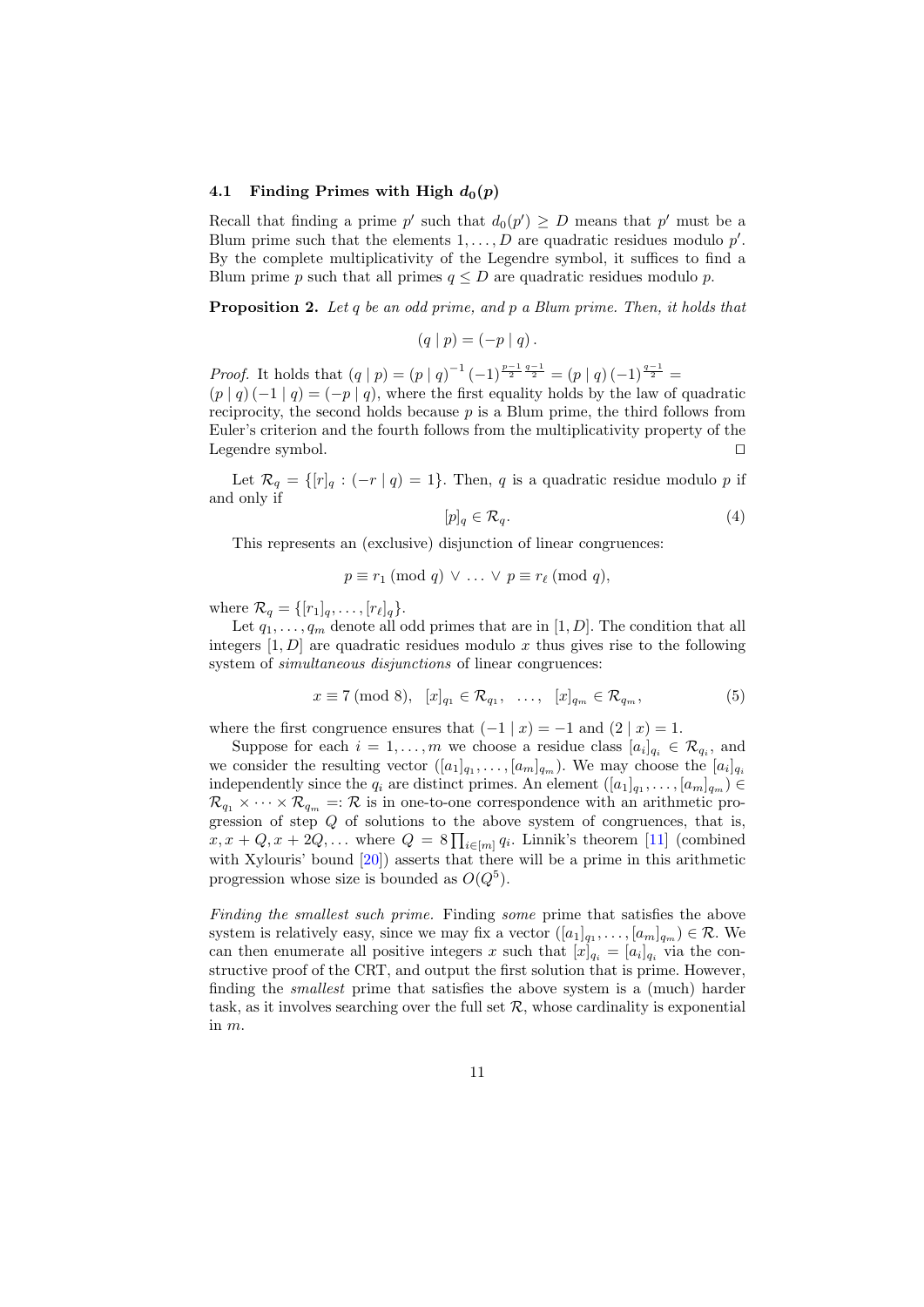In practice, we may simply enumerate all integers  $x$  in ascending order, and check whether  $x$  satisfies the system of Equation  $(5)$  rather than computing the Legendre symbols at  $1, \ldots, D_0$  explicitly. We can speed up the computation by precomputing the sets  $\mathcal{R}_{q_i}$  and storing them in memory. We can check many congruences at once by combining sets of congruences using the CRT. For example, for moduli q, q' we have that  $[x]_q \in \mathcal{R}_q$  and  $[x]_{q'} \in \mathcal{R}_{q'}$  if and only if  $[x]_{qq'} \in \mathcal{R}_{qq'}$ 

<span id="page-11-1"></span>
$$
\mathcal{R}_{qq'} := (\mathcal{R}_q + \{0, q, \dots, (\ell/q - 1)q\}) \cap (\mathcal{R}_{q'} + \{0, q', \dots, (\ell/q' - 1)q'\}), \quad (6)
$$

where  $\ell = \text{lcm}(q, q')$  and '+' denotes Minkowski addition. Note that we have abused notation here slightly, and represented the sets  $\mathcal{R}_m$  for each modulus m as the set of integers in  $[0, m-1]$  that are the canonical lifts of the residue classes mod  $m$ . By recursion, the above extends to combining more than two sets of congruences.

#### 4.2 Finding Primes with High  $d_1(p)$

For  $k > 0$ , for  $d_k(p) \geq D$  to hold for some positive integer D, it is no longer necessary that  $p$  satisfies each disjunction of congruences in Equation  $(5)$ ; instead, some subsets suffice. For example, for  $d_1(p) \geq 6$  we need  $(2 | p) = 1$  and at least one of  $(5 | p) = 1$  or  $(6 | p) = (2 | p) (3 | p) = (3 | p) = 1$ , otherwise Equation [\(2\)](#page-6-1) fails to hold for  $a = 5$ .

In order for Equation [\(2\)](#page-6-1) to hold, we have one set of congruences for every length- $(2k + 1)$  subinterval of  $[-k, d]$ ; even for  $k = 1$  this quickly grows prohibitively large for non-trivial lower bounds D on  $d_k(p)$ . While for  $k > 0$  the density of primes p satisfying  $d_k(p) \geq D$  is greater than for  $k = 0$ , the search becomes a lot more expensive.

For  $k = 1$ , we simplify our search for p with  $d_1(p) \ge D_1$  with an extra condition: we also require  $d_0(p) \ge D_0$  where  $D_1 \le (D_0)^2$ . This ensures that each integer in  $(D_0, D_1]$  has at most one prime factor greater or equal to  $D_1$ . Under this restriction, we get a condition equivalent to  $d_1(p) \ge D_1$  which requires fewer computations to check.

**Definition 4.** Let  $D_0, D_1$  be non-negative integers with  $D_0 < D_1 \leq (D_0)^2$ . Let  $q, q'$  be distinct primes. We say that  $\{q, q'\}$  is a related pair on  $(D_0, D_1]$  if  $D_0$  $q, q' \leq D_1$  and there exist positive integers  $x, y < D_0$  such that  $|xq - yq'| \leq 2$ and max $\{xq, yq'\} \leq D_1$ .

<span id="page-11-0"></span>**Proposition 3.** Let  $D_0, D_1$  be non-negative integers with  $D_0 < D_1 \leq (D_0)^2$ , and let p be a Blum prime with  $d_0(p) \ge D_0$ . Then  $d_1(p) \ge D_1 - 1$  if and only if the following condition holds: for every related pair of primes  $\{q, q'\}$  on  $(D_0, D_1]$ it holds that  $(q | p) = 1 \vee (q' | p) = 1$ .

*Proof.* Let a be any positive integer such that  $a \leq D_1$ . First, we show that  $(a | p) = -1$  if and only if a has a prime factor  $q > D_0$  and  $(q | p) = -1$ . Suppose a has a prime factor  $q > D_0$  with  $(q | p) = -1$ . Since  $\frac{a}{q} < \frac{a}{D_0} \leq \frac{D_1}{D_0} \leq D_0$ , we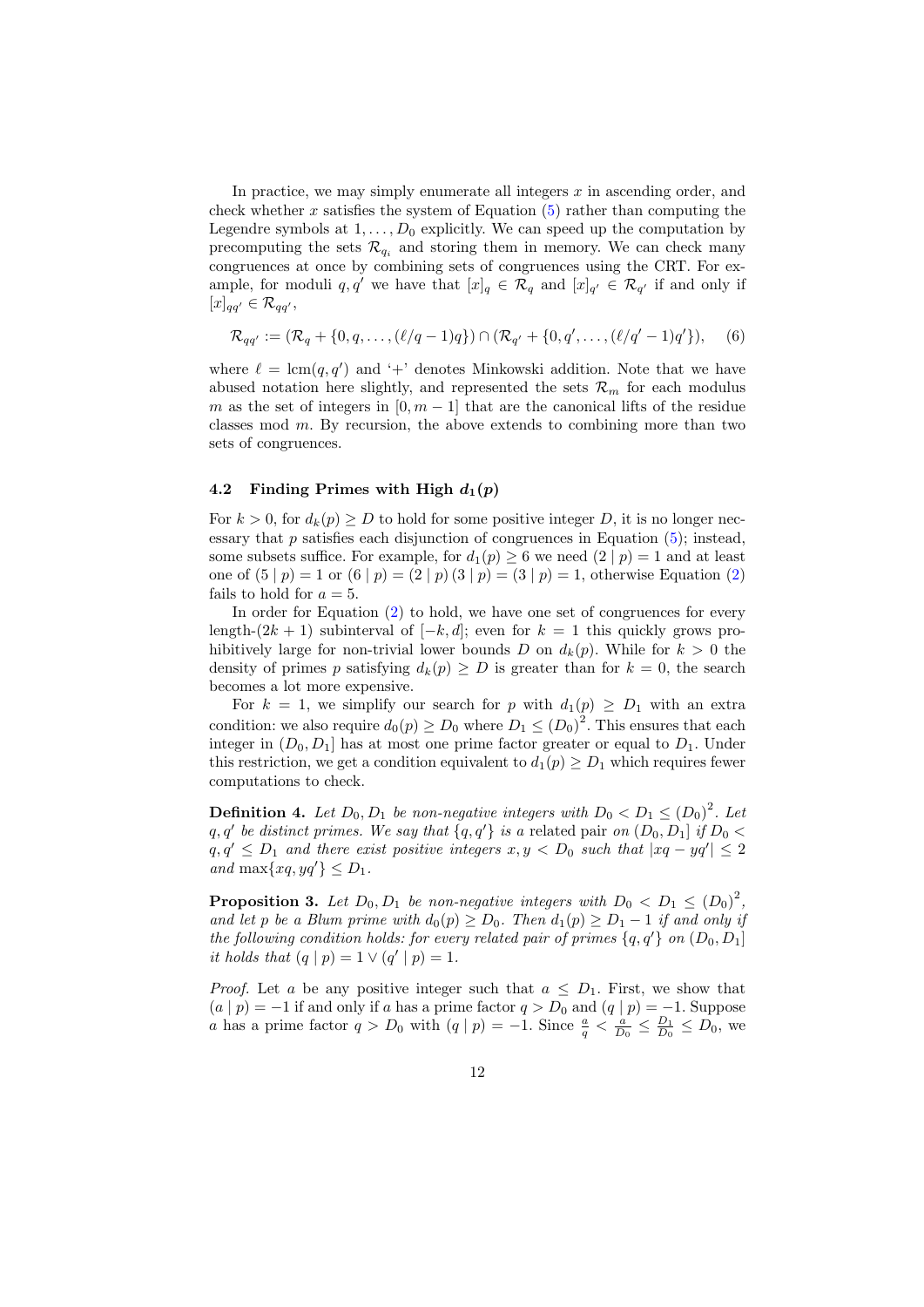have  $(a/q | p) = 1$ , hence  $(a | p) = -1$ . If a does not have a prime factor  $q > D_0$ with  $(q | p) = -1$ , then taking any prime factor  $q' | a$ , it must hold that  $q' > D_0$ , in which case  $(q' | p) = 1$  by assumption, or  $q' \leq D_0$ , in which case  $(q' | p) = 1$ by  $d_0(p) \geq D_0$ .

We now finish the proof by showing  $d_1(p) < D_1 - 1$  if and only if there is some related pair  $q, q'$  such that  $(q | p) = (q' | p) = -1$ . We have  $d_1(p)$  <  $D_1 - 1$  if and only if there exists an integer x such that  $1 < x \le D_1 - 1$  and  $(x-1|p)+(x|p)+(x+1|p) < 0$ . This latter inequality holds if and only if at least two of  $\{x-1, x, x+1\}$  have Legendre symbol  $-1$ . By the above, this holds if and only if two of these numbers have respective prime factors  $q, q' > D_0$  and  $(q | p) = (q' | p) = -1$ . For these q, q', we have that they constitute a related pair, since they each have a multiple in  $\{x-1, x, x+1\}$  and  $x+1 \leq D_1$ . Conversely, for any related pair there exists such an interval  $\{x-1, x, x+1\}$ with  $1 < x \le D_1 - 1$ .

Proposition [3](#page-11-0) gives sufficient conditions for  $d_1(p) > D_1-1$  in terms of related pairs of primes that have to satisfy certain disjunctions of congruences. If we want to include those disjunctions in a system as shown in Equation [\(5\)](#page-10-0), we need to represent them in the same form. For every pair of related primes  $\{q, q'\}$ , the condition that  $(q | p) = 1 \vee (q' | p) = 1$  in Proposition [3](#page-11-0) corresponds to taking the union of the associated residue sets  $\mathcal{R}_q$  and  $\mathcal{R}'_q$  of the related primes q and  $q'$ . That is, let  $\ell = \text{lcm}(q, q')$ , then

$$
\mathcal{R}_{q,q'} := (\mathcal{R}_q + \{0, q, \ldots, (\ell/q-1)q\}) \cup (\mathcal{R}'_q + \{0, q', \ldots, (\ell/q'-1)q'\}),
$$

where '+' denotes Minkowski addition, and again we abuse notation and canonically lift residue classes modulo m to the integers  $[0, m-1]$ . We can now express the related-primes disjunction of congruences as

$$
[x]_{\ell} \in \mathcal{R}_{q,q'}.
$$

Since this disjunction of congruences has exactly the same form as the other disjunctions in Equation  $(5)$  we can also take intersections (using Equation  $(6)$ ) between a related-primes congruence  $\mathcal{R}_{q,q'}$  and another disjunction of congruences.

## <span id="page-12-1"></span>4.3 Finding Primes with High  $d_k(p)$

**Definition 5.** Let  $D_0, D_k$  be non-negative integers with  $D_0 < D_k \leq (D_0)^2$ . Let  $Q = \{q_0, \ldots, q_k\}$  be a set of  $k+1$  distinct primes. We say that Q is a related set on  $(D_0, D_k]$  if  $Q \subseteq (D_0, D_k]$  and there exist positive integers  $x_0, \ldots, x_k \lt D_0$ such that:

- 1. for any i with  $0 \leq i \leq k$  we have  $x_i q_i \leq D_k$
- 2. for any i, j with  $0 \leq i < j \leq k$  it holds that  $|x_i q_i x_j q_j| \leq 2k$

<span id="page-12-0"></span>**Proposition 4.** Let  $D_0, D_k$  be non-negative integers with  $D_0 < D_k \leq (D_0)^2$ , and let p be a Blum prime with  $d_0(p) \ge D_0$ . Then  $d_k(p) \ge D_k - k$  if and only if the following condition holds: for every set  $Q$  of  $k+1$  distinct primes related on  $(D_0, D_k]$ , it holds that there exists some  $q \in Q$  with  $(q | p) = 1$ .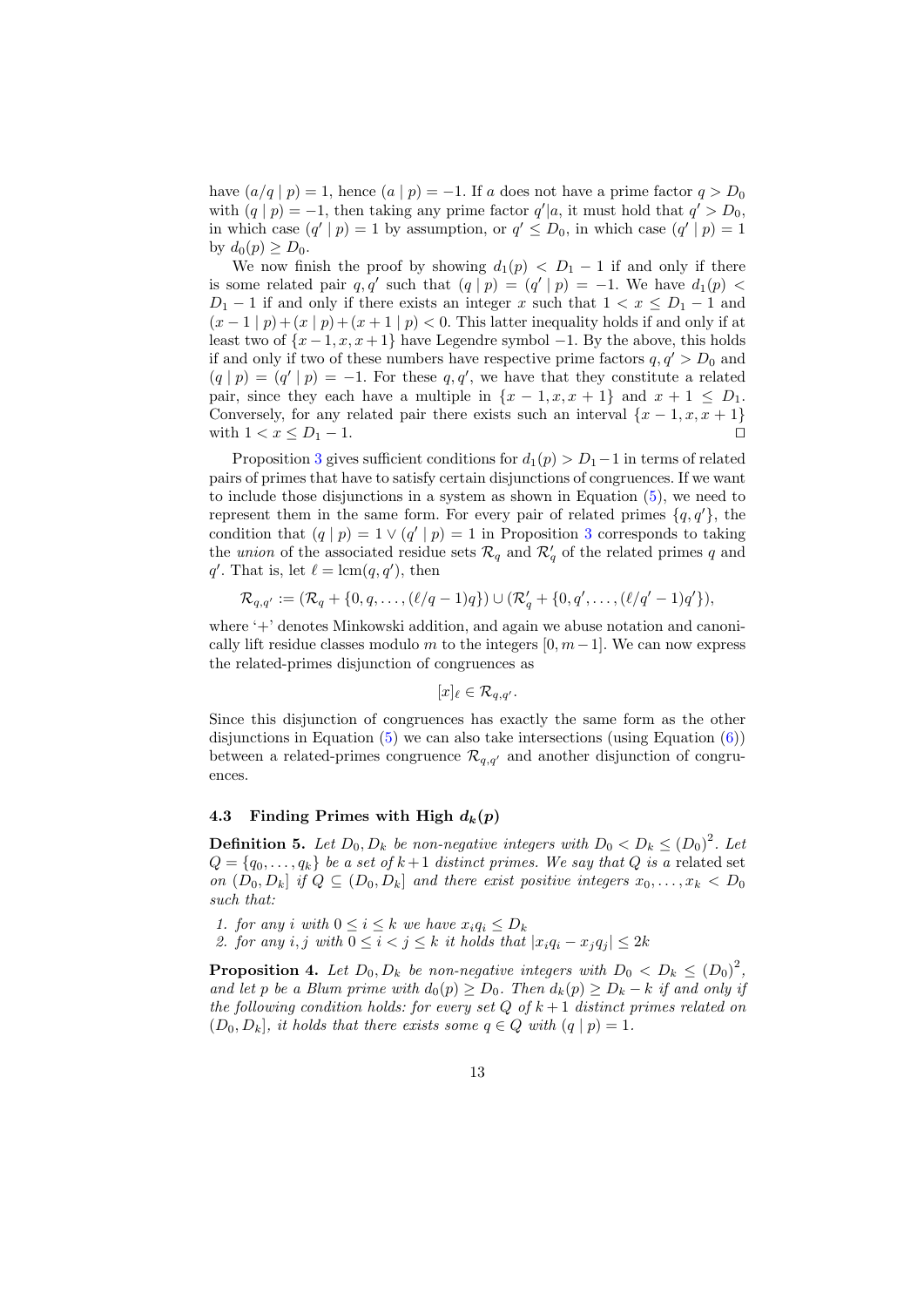<span id="page-13-0"></span>

Fig. 2: Graphical comparison of the comparison range achieved by Yu's method  $(d_0 \text{ and } d_0^*)$  vs. our method. The data for  $d_0$  is taken from [\[12,](#page-22-12) Table 6.23] (and  $d_0^*$  follows from applying the relation discussed in Section [3.4,](#page-7-3) i.e.,  $d_0^* = d_0/2 - 1$ .

The proof goes along the same lines as that of Proposition [3.](#page-11-0)

*Remark 1.* Although we have presented Proposition [4](#page-12-0) for general  $k$ , in practice we shall mostly use  $k \in \{1, 2\}$ . For larger k, the restriction  $D_0 < D_k \leq (D_0)^2$ causes the conditions for  $d_0(p) \ge D_0$  to dominate the search.

In Table [1](#page-14-0) we show a list of primes for which  $d_k(p)$  is strictly increasing, for  $k \in \{1, 2\}$ . See also Figure [2,](#page-13-0) where we graphically compare our method to Yu's work in terms of the achieved comparison range.

## 4.4 Finding Primes with High  $d_k^*(p)$

We can also apply the method from Section [4.3](#page-12-1) to find p with large  $d_k^*(p)$ , but the search procedure needs to be modified slightly. We present the appropriate modifications to the conditions.

**Definition 6.** Let  $D_0, D_k$  be non-negative integers with  $D_0 < D_k \leq (D_0)^2$ . Let  $Q = \{q_0, \ldots, q_k\}$  be a set of  $k+1$  distinct primes. We say that Q is a  $*$ -related set on  $(D_0, D_k]$  if  $Q \subseteq (D_0, D_k]$  and there exist positive odd integers  $x_0, \ldots, x_k \le D_0$ such that:

1. for any i with  $0 \leq i \leq k$  we have  $x_i q_i \leq D_k$ 2. for any i, j with  $0 \le i < j \le k$  it holds that  $|x_i q_i - x_j q_j| \in \{2, 4, 6, ..., 4k\}$ 

**Proposition 5.** Let  $D_0, D_k$  be non-negative integers with  $D_0 < D_k \leq (D_0)^2$ , and let p be a Blum prime with  $d_0^*(p) \geq \frac{1}{2}D_0$ . Then  $d_k^*(p) \geq \frac{1}{2}D_k - k$  if and only if the following condition holds: for every set  $Q$  of  $k+1$  distinct primes  $*$ -related on  $(D_0, D_k]$ , it holds that there exists some  $q \in Q$  with  $(q | p) = 1$ .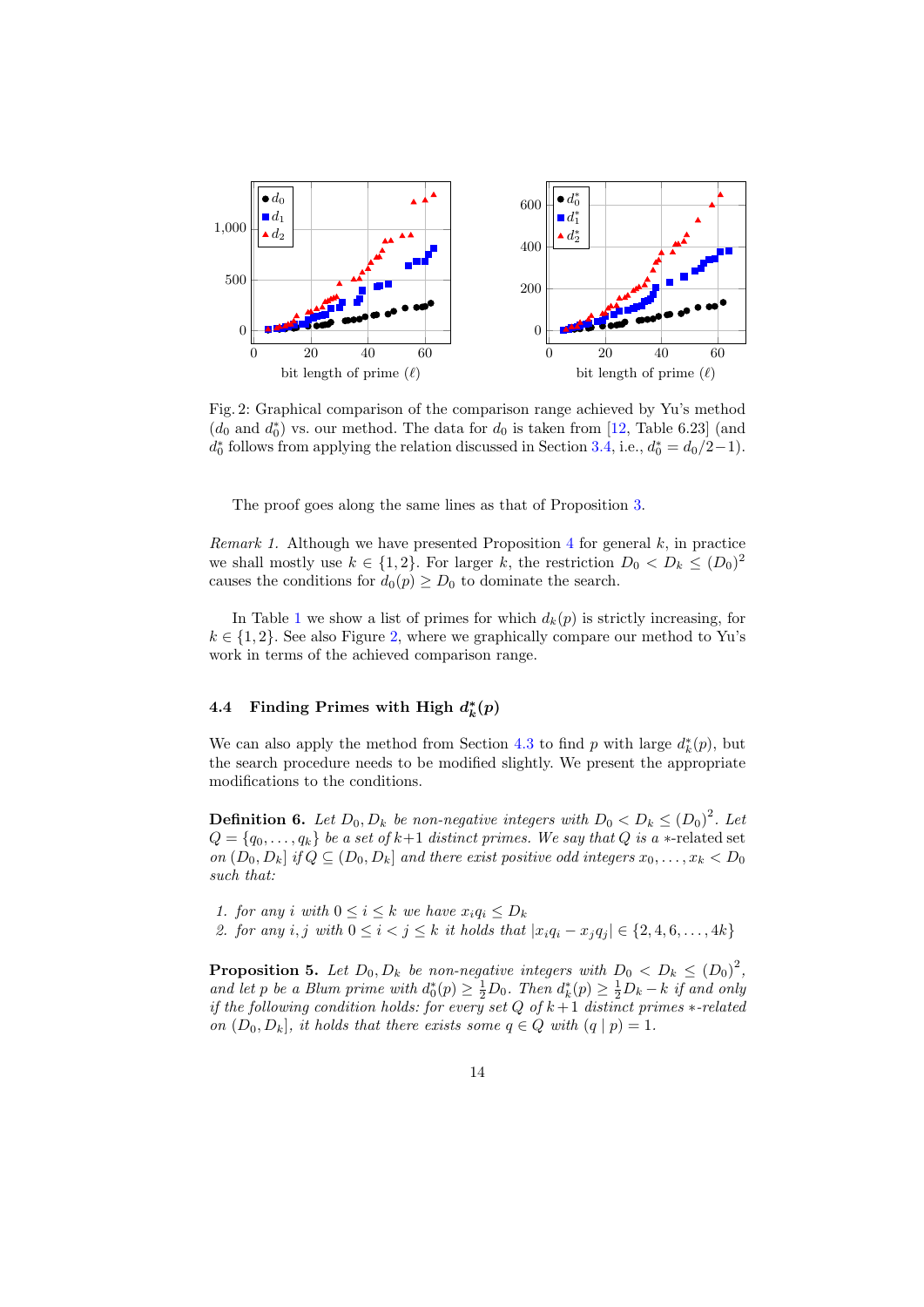<span id="page-14-0"></span>Table 1: Sequence of primes in increasing order (and their bit lengths  $\ell$ ) for which  $d_k(p)$  is strictly increasing, for  $k \in \{1, 2\}$ . The primes below the dashed lines (for  $\ell \geq 37$ ) have been found via our simplified search method, which means that there could exist smaller primes that give rise to the same or higher values of  $d_1(p)$  resp.  $d_2(p)$ . The primes below " $\star \star \star$ " are the 64 bit primes with the highest k-range that we found.

| $\ell$   | $\boldsymbol{p}$                             | $d_1(p)$       | $\ell$ | $\boldsymbol{p}$             | $d_2(p)$   |
|----------|----------------------------------------------|----------------|--------|------------------------------|------------|
| 5        | 23                                           | $\overline{5}$ | 5      | 23                           | 8          |
| 5        | 31                                           | 10             | 5      | 31                           | 10         |
| 7        | 71                                           | 11             | 7      | 71                           | 11         |
| 8        | 167                                          | 13             | 8      | 167                          | 14         |
| 8        | 191                                          | 19             | 8      | 191                          | 19         |
| 10       | 599                                          | 20             | 8      | 239                          | 20         |
| 11       | 1319                                         | 37             | 9      | 359                          | 26         |
| 12       | 3119                                         | 40             | 9      | 479                          | 35         |
| 14       | 9719                                         | 45             | 11     | 1151                         | 38         |
| 14       | 14951                                        | 60             | 11     | 1511                         | 41         |
| 17       | 110039                                       | 65             | 12     | 3527                         | 43         |
| 18       | 211559                                       | 66             | 12     | 3911                         | 58         |
| 19       | 283631                                       | 67             | 13     | 6551                         | 59         |
| 19       | 289511                                       | 72             | 14     | 8951                         | 66         |
| 19       | 333791                                       | 109            | 14     | 12239                        | 89         |
| 21       | 1884791                                      | 129            | 15     | 25679                        | 140        |
| 22       | 2817239                                      | 140            | 19     | 289511                       | 176        |
| 24       | 10522511                                     | 149            | 20     | 662639                       | 182        |
| 25       | 25155191                                     | 156            | 22     | 2798351                      | 212        |
| 25       | 29036999                                     | 157            | 24     | 10328111                     | 223        |
| 27       | 79107311                                     | 179            | 24     | 16178399                     | 226        |
| 27       | 89658791                                     | 217            | 25     | 17431391                     | 250        |
| 30       | 927633671                                    | 227            | 25     | 19632791                     | 255        |
| 31       | 1514970551                                   | 276            | 25     | 25380911                     | 276        |
| 36       | 56709623759                                  | 277            | 25     | 30809159                     | 280        |
| 36       | 60221191631                                  | 281            | 26     | 53422151                     | 290        |
|          |                                              |                | 27     | 92989511                     | 308        |
| 37       | 81720228911                                  | 291            | 28     | 246241511                    | 318        |
| 37       | 86345286719                                  | 339            | 29     | 442696271                    | 329        |
| 38       | 187800947879                                 | 396            | 30     | 721250351                    | 379        |
| 43       | 8714428081631                                | 431            | 30     | 984093431                    | 458        |
| 44       | 10422103551551                               | 437            | 35     | 18233703479                  | 498        |
| 44       | 13729797542471                               | 443            | 35     | 29919732911                  | 502        |
| 47<br>47 | 78991232073599<br>100395799811999            | 452<br>461     | 37     |                              | 508        |
|          | 12210981354571991                            | 577            | 38     | 95110047119                  |            |
| 54<br>54 | 13162388389217591                            | 639            | 38     | 149120083199<br>241922449271 | 562<br>570 |
| 57       | 93521022740468231                            | 641            | 40     | 696567525359                 | 588        |
| 57       | 141840650661890879                           | 683            | 40     | 700217963639                 | 608        |
| 60       | 692038256994017639                           | 685            | 41     | 1291095727151                | 640        |
| 61       | 1507647405383450231                          | 756            | 41     | 2088877265999                | 668        |
| 63       | 5831572531519229351                          | 809            | 43     | 8590297237079                | 720        |
|          |                                              |                | 44     | 10268163904319               | 724        |
|          | $\star\star\star$<br>64 12367130975574671999 | 732            | 45     | 18623040462311               | 743        |
|          |                                              |                | 45     | 21505791039431               | 785        |
|          |                                              |                | 46     | 49223854293071               | 878        |
|          |                                              |                | 48     | 154272279972359              | 884        |
|          |                                              |                | 52     | 3392073984672071             | 931        |
|          |                                              |                | 55     | 21749977880115911            | 938        |
|          |                                              |                | 56     | 38746340388406031            | 1046       |
|          |                                              |                | 56     | 47155355205792599            | 1265       |
|          |                                              |                | 60     | 984926255933291591           | 1283       |
|          |                                              |                | 63     | 7143849267677035679          | 1336       |
|          |                                              |                |        |                              |            |

 $***$ 64 13030782144247916831 1316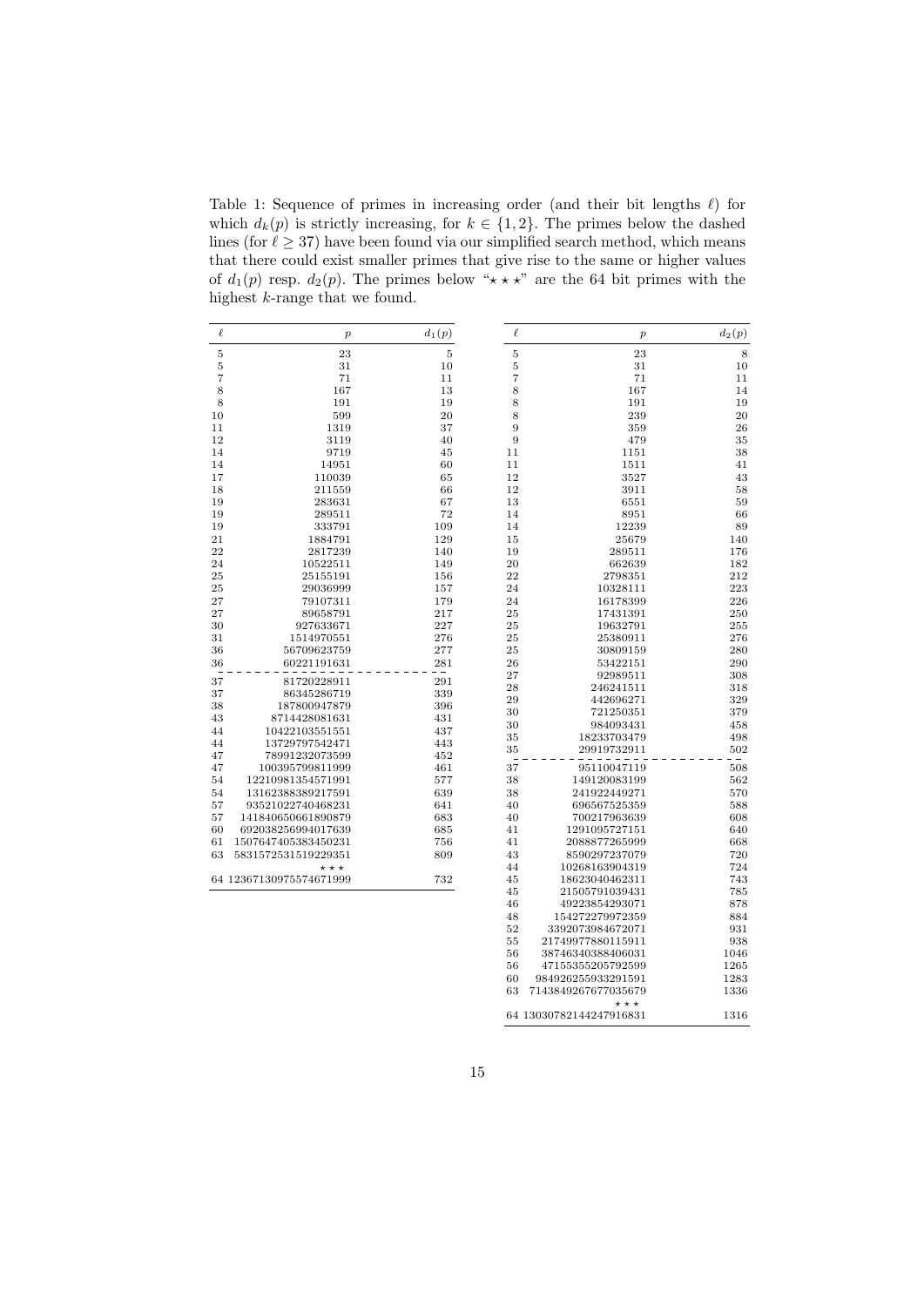<span id="page-15-0"></span>Table 2: Sequence of primes in increasing order (and their bit lengths  $\ell$ ) for which  $d_k^*(p)$  is strictly increasing, for  $k \in \{1, 2\}$ . Primes below the dashed lines have been found via our simplified search method, which means that there could exist smaller primes that give rise to the same or higher values of  $d_1^*(p)$  resp.  $d_2^*(p)$ . For the primes above the dashed lines, it holds that the prime is the smallest possible for a given  $d_k^*(p)$ . The prime below " $\star \star \star$ " is the 64 bit prime with the highest value of  $d_2^*(p)$  that we found.

| $\ell$ | $\boldsymbol{p}$    | $d_1^*(p)$     |  |
|--------|---------------------|----------------|--|
| 5      | 23                  | 1              |  |
| 6      | 47                  | $\overline{4}$ |  |
| 7      | 83                  | 5              |  |
| 8      | 131                 | 7              |  |
| 8      | 239                 | 8              |  |
| 8      | 251                 | 14             |  |
| 10     | 1019                | 16             |  |
| 11     | 1091                | 24             |  |
| 13     | 4259                | 30             |  |
| 14     | 10331               | 33             |  |
| 14     | 12011               | 34             |  |
| 17     | 74051               | 42             |  |
| 17     | 96851               | 44             |  |
| 19     | 420731              | 47             |  |
| 20     | 831899              | 52             |  |
| 20     | 878099              | 53             |  |
| 20     | 954971              | 68             |  |
| 23     | 5317259             | 78             |  |
| 25     | 19127891            | 79             |  |
| 25     | 31585979            | 94             |  |
| 28     | 140258219           | 98             |  |
| 30     | 697955579           | 104            |  |
| 31     | 1452130811          | 112            |  |
| 31     | 1919592419          | 115            |  |
| 33     | 4323344819          | 116            |  |
| 33     | 4499001491          | 117            |  |
| 33     | 6024587819          | 118            |  |
| 34     | 9259782419          | 138            |  |
| 35     | 19846138451         | 143            |  |
| 36     | 34613840351         | 151            |  |
| 37     | 73773096179         | 153            |  |
| 37     | 119607747731        | 174            |  |
| 38     | 163030664579        | 182            |  |
| 38     | 170361409391        | 207            |  |
| 43     | 4754588149211       | 229            |  |
| 48     | 171772053182831     | 242            |  |
| 48     | 178774759690511     | 243            |  |
| 48     | 205152197251811     | 258            |  |
| 52     | 2950193919326891    | 259            |  |
| 52     | 3705750905778011    | 284            |  |
| 54     | 10624213337944379   | 296            |  |
| 55     | 26259748609914431   | 321            |  |
| 57     | 141840650661890879  | 340            |  |
| 59     | 321961111376298371  | 345            |  |
| 61     | 1158960903343074191 | 348            |  |
| 61     | 1561357330831673339 | 378            |  |
| 64     | 9409569905028393239 | 383            |  |

| $\ell$ | $\boldsymbol{p}$                            | $d_{2}^{*}(p)$ |
|--------|---------------------------------------------|----------------|
| 6      | 47                                          | 3              |
| 7      | 83                                          | 6              |
| 8      | 131                                         | 8              |
| 8      | 179                                         | 15             |
| 10     | 1019                                        | 16             |
| 11     | 1091                                        | 26             |
| 11     | 1427                                        | 31             |
| 11     | 1811                                        | 36             |
| 14     | 9539                                        | 51             |
| 15     | 19211                                       | 68             |
| 19     | 334619                                      | 78             |
| 20     | 717419                                      | 80             |
| 21     | 1204139                                     | 104            |
| 22     | 2808251                                     | 114            |
| 24     | 8774531                                     | 116            |
| 24     | 11532611                                    | 117            |
| 25     | 18225611                                    | 152            |
| 27     | 98962211                                    | 155            |
| 28     | 247330859                                   | 166            |
| 30     | 738165419                                   | 174            |
| 30     | 1030152059                                  | 188            |
| 31     | 1456289579                                  | 197            |
| 32     | 2451099251                                  | 206            |
| 34     | 11159531291                                 | 207            |
| 34     | 13730529419                                 | 216            |
| 35     | 17221585499                                 | 219            |
| 35     | 19186524419                                 | 232            |
| 35     | 26203369331                                 | 242            |
| 37     | 92830394411                                 | 248            |
| 37     | 128808841619                                | 287            |
| 38     | 232481520059                                | 324            |
| 39     | 408727560491                                | 335            |
| 40     | 807183995411                                | 370            |
| 44     | 15869813229371                              | 373            |
| 45     | 19379613618119                              | 411            |
| 46     | 46760546950211                              | 412            |
| 48     | 240160967391791                             | 425            |
| 49     | 294269750529611                             | 456            |
| 53     | 8755197891979139                            | 526            |
| 57     | 85283169141238571                           | 528            |
| 58     | 148892345027857499                          | 599            |
| 61     | 1915368196138563011                         | 648            |
| 64     | $\star \star \star$<br>10807930853257193939 | 623            |
|        |                                             |                |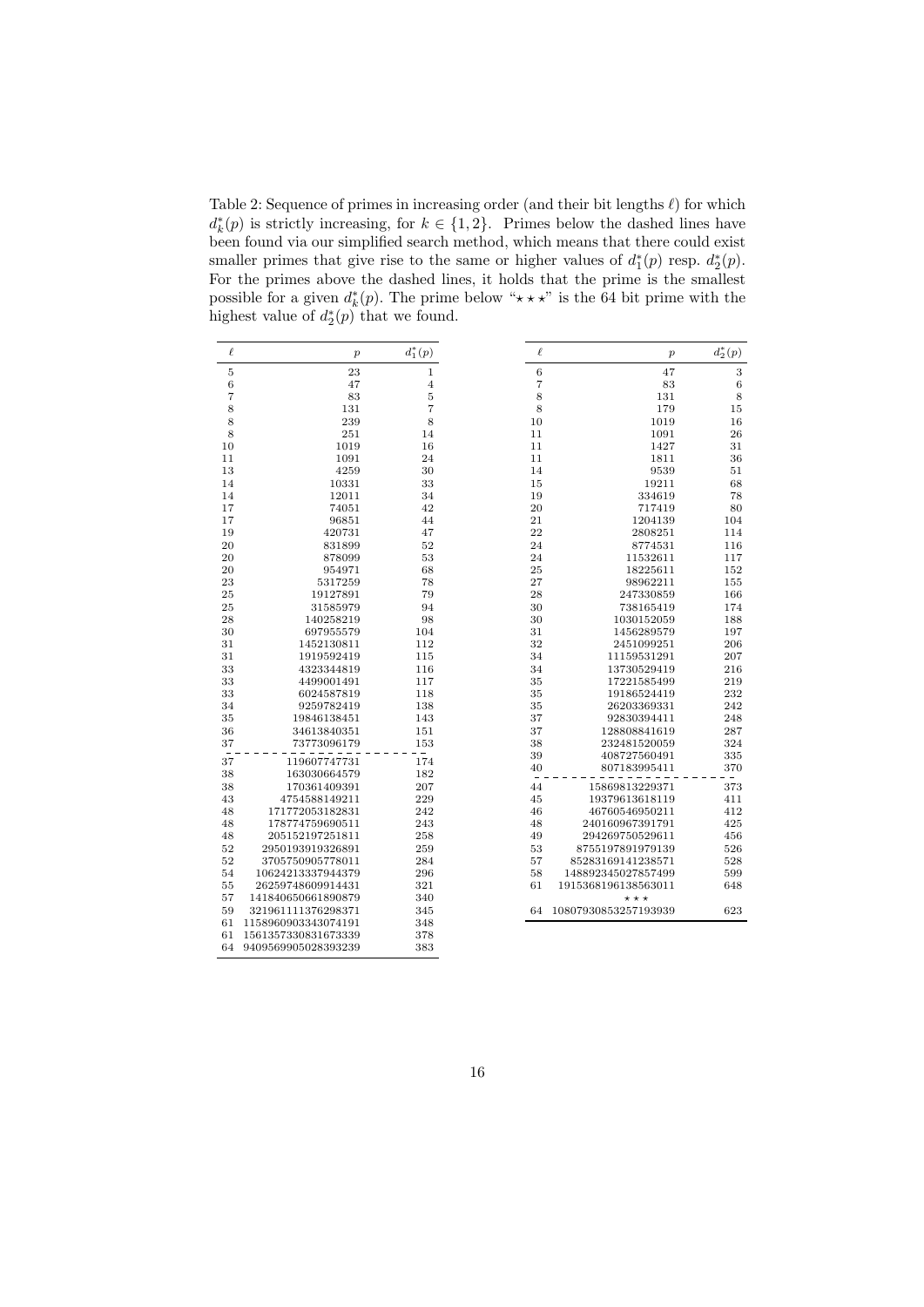#### 4.5 Implementation and Results

We have implemented a search algorithm for primes p with minimal  $d_k(p)$  and  $d_k^*(p)$  for  $k = 0, 1, 2$  using the precomputation of linear congruences as detailed above. We have enumerated all minimal p up to 64 bits with ascending  $d_1(p)$ and with  $d_0(p) \geq 64$ , and likewise for ascending  $d_1^*(p)$  with  $d_0^*(p) \geq 32$ . Our implementation is written in Rust and uses the wheel method from [\[16\]](#page-22-9). It is publicly available on GitHub [\[1\]](#page-21-6).

Table [2](#page-15-0) shows results of our search for primes that give rise to as high as possible values of  $d_1^*(p)$  and  $d_2^*(p)$ .

Open Problem. We leave open the problem of proving asymptotic lower bounds (in the Hardy–Littlewood's Big-Omega sense) as well as (better) upper bounds on  $d_k(p)$  and  $d_k^*(p)$  for  $k \geq 1$ .

## <span id="page-16-0"></span>5 Secure Protocols for bsgn

In this section we present several protocols for evaluating the bsgn function, assuming that  $p$  is a Blum prime. Note that these protocols immediately imply comparison protocols; from the triangle inequality it follows that correctness for comparison is guaranteed if both inputs lie in  $[-\lfloor d/2 \rfloor, \lfloor d/2 \rfloor]$ , where  $[-d, d]$  is the input range of the bsgn protocol.

We first present protocol Legendre, shown as Protocol [1,](#page-16-1) for securely evaluating the Legendre symbol. The protocol is stated in terms of black-box invocations of protocols RandomBit() for securely sampling a random bit  $\{0,1\} \subset \mathbb{Z}/p\mathbb{Z}$  and RandomElem $((\mathbb{Z}/p\mathbb{Z})^*)$  for securely sampling a random element from  $(\mathbb{Z}/p\mathbb{Z})^*$ .

<span id="page-16-1"></span>**Protocol 1 Legendre**( $\llbracket x \rrbracket$ )

Offline Phase  $[s] \leftarrow 2 \cdot \textsf{RandomBit}() - 1$  $\overline{[u]} \leftarrow$  RandomElem $((\mathbb{Z}/p\mathbb{Z})^*)$  $[r] \leftarrow [s] \cdot [u]^2$ Online Phase  $c \leftarrow \llbracket x \rrbracket \cdot \llbracket r \rrbracket$ return  $(c | p) \cdot [s]$ 

#### 5.1 Secure Medium-Range bsgn Protocol for  $k = 1$

In our protocol for  $k = 1$ , shown as Protocol [2,](#page-17-0) we compute the binary sign of the sum of the Legendre symbols by means of the multivariate polynomial

$$
f(x, y, z) = \frac{x + y + z - xyz}{2}.
$$

It is easy to verify that f correctly computes the sign of the sum of  $x, y, z \in$  $\{-1,+1\}$ . The two secure multiplications required for the evaluation of  $f(x, y, z)$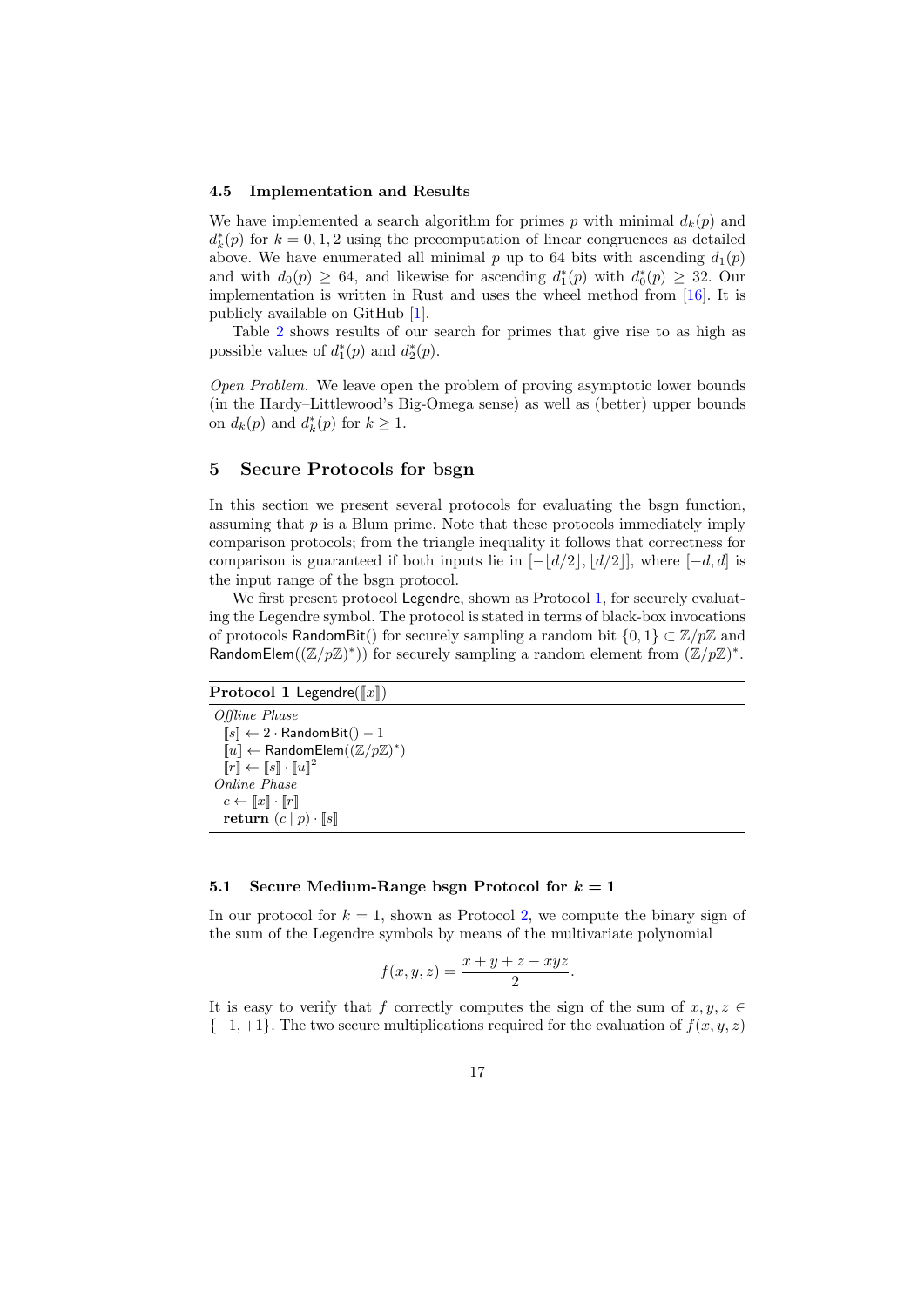can be combined with the secure evaluations of the Legendre symbols such that the round complexity is not increased, as shown next.

<span id="page-17-0"></span>

| $ a  \leq d_1^*(p)$<br><b>Protocol 2</b> bsgn1Simple( $  a  $ ),                                                                                                                                                                                                                                                                                                                   |  |
|------------------------------------------------------------------------------------------------------------------------------------------------------------------------------------------------------------------------------------------------------------------------------------------------------------------------------------------------------------------------------------|--|
| $\llbracket x \rrbracket \leftarrow$ Legendre( $2\llbracket a \rrbracket - 1$ )<br>$\llbracket y \rrbracket \leftarrow$ Legendre $(2\llbracket a \rrbracket + 1)$<br>$[z] \leftarrow$ Legendre( $2[a] + 3$ )<br>return $(\llbracket x \rrbracket + \llbracket y \rrbracket + \llbracket z \rrbracket - \llbracket x \rrbracket \llbracket y \rrbracket \llbracket z \rrbracket)/2$ |  |

Decreasing the round complexity in the online phase. Protocol bsgn1Simple requires three rounds in the online phase. We can bring this down to a single round by precomputing the product of the random Legendre symbols produced in the offline phase of the Legendre protocol. This is shown in Protocol [3.](#page-17-1) The random bit protocol has been concretely instantiated in the offline phase of Protocol [3](#page-17-1) to show that the product of the three random Legendre symbols can be computed in parallel to the preparation of their corresponding random elements. The offline phase requires two rounds in addition to the round complexity of securely sampling random elements of  $(\mathbb{Z}/p\mathbb{Z})^*$ .

<span id="page-17-1"></span>Protocol 3 bsgn1SingleRound( $[a]$ ),  $i(p)$ 

Offline Phase for  $i \in \{1,2,3\}$  do  $[[t_i] , [[u_i] \leftarrow \textsf{RandomElement}((\mathbb{Z}/p\mathbb{Z})^*), \textsf{RandomElement}((\mathbb{Z}/p\mathbb{Z})^*)$  $\llbracket u \rrbracket \leftarrow \llbracket u_1 \rrbracket \cdot \llbracket u_2 \rrbracket$ for  $i \in \{1,2,3\}$  do  $[\![v_i]\!], w_i \leftarrow [\![t_i]\!], [\![u_i]\!], [\![u_i]\!]\cdot [\![u_i]\!]$  $[s] \leftarrow [u] \cdot [u_3] \cdot \prod_{i=1}^3 w_i^{-1/2}$ for  $i \in \{1, 2, 3\}$  do  $[\![r_i]\!], [\![s_i]\!] \leftarrow [\![v_i]\!] \cdot [\![u_i]\!] \cdot w_i^{-1/2}, [\![u_i]\!] \cdot w_i^{-1/2}$ Online Phase for  $i \in \{1, 2, 3\}$  do  $c_i \leftarrow (2||a|| - 3 + 2i) \cdot ||r_i||$  $\textbf{return } \left(\sum_{i=1}^3 \llbracket s_i \rrbracket \cdot (c_i \mid p) - \llbracket s \rrbracket \cdot \prod_{i=1}^3 \left( c_i \mid p\right) \right)/2$ 

#### 5.2 Secure Medium-Range bsgn Protocol for  $k = 2$

In our protocol for  $k = 2$ , shown as Protocol [4,](#page-18-0) we compute the binary sign of the sum of the five Legendre symbols by means of another invocation of Legendre. In the latter (outer) invocation of Legendre, we need not apply the  $x \mapsto 2x + 1$ map because we sum an odd number of values in  $\{-1, +1\}$  which cannot become zero. Note that this requires that  $d_0(p) \geq 5$  for correctness of the protocol.

Similar to the  $k = 1$  case, we may replace the evaluation of the Legendre symbol at the end by the evaluation of a suitable polynomial. For instance, one can use the univariate polynomial  $f(x) = (3x^5 - 110x^3 + 1067x)/960$ , which maps  $x \in \{1, 3, 5\}$  to 1 and  $x \in \{-1, -3, -5\}$  to  $-1$ . This polynomial can be evaluated in three rounds using ordinary secure multiplication. Alternatively, a 5-variate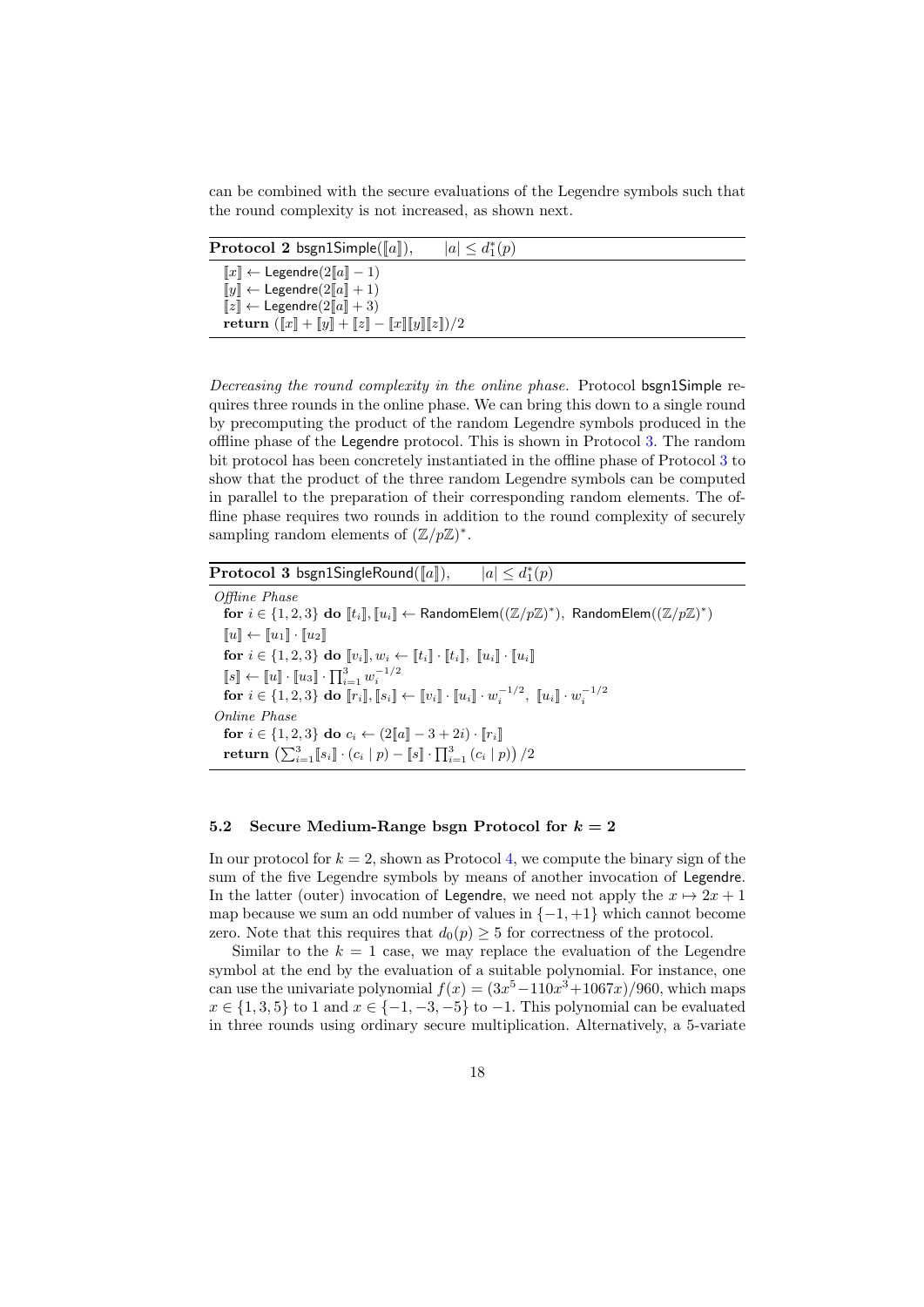polynomial can be used, in which case the required secure multiplications can be combined again with the secure evaluations of the Legendre symbols such that the round complexity of the online phase is not increased (as in the  $k = 1$  case).

<span id="page-18-0"></span>

| <b>Protocol 4 bsgn2</b> ( $[a]$ ),                                                                                                                                                                                                                                                                                                                                                                                                                          | $ a  \leq d_2^*(p)$ , $d_0(p) \geq 5$ |  |  |
|-------------------------------------------------------------------------------------------------------------------------------------------------------------------------------------------------------------------------------------------------------------------------------------------------------------------------------------------------------------------------------------------------------------------------------------------------------------|---------------------------------------|--|--|
| $  x_1   \leftarrow$ Legendre(2  a   - 3)<br>$\llbracket x_2 \rrbracket \leftarrow$ Legendre $(2\llbracket a \rrbracket - 1)$<br>$\llbracket x_3 \rrbracket \leftarrow$ Legendre $(2\llbracket a \rrbracket + 1)$<br>$\llbracket x_4 \rrbracket \leftarrow \text{Legendre}(2\llbracket a \rrbracket + 3)$<br>$\llbracket x_5 \rrbracket \leftarrow$ Legendre $(2\llbracket a \rrbracket + 5)$<br>return Legendre( $[x_1] + [x_2] + [x_3] + [x_4] + [x_5]$ ) |                                       |  |  |

## 6 Application: Fast Neural Network Evaluation in MPC

In this section we demonstrate the usefulness of our secure binary-sign evaluation technique for securely evaluating a neural network.

#### 6.1 Binarized Multi-Layer Perceptron for MNIST

For our experiments, we take the binarized multi-layer perceptron of Courbariaux et al. for recognizing handwritten digits from the well-known MNIST benchmark data set [\[7\]](#page-21-1), which we refer as BMLP below. The BMLP network uses the sign function as its non-linear activation function, and is designed to be evaluated using integer arithmetic only. This allows for a natural MPC implementation.

The MNIST data set contains images of 28-by-28 pixels, where the intensity of each pixel is represented by a byte, i.e., an integer in  $\mathcal{B} := [0, 255]$  (0 represents black, 255 represents white, and the values in between represent shades of gray). For the BMLP network, an input image is represented as a byte vector  $x \in \mathcal{B}^{784}$ . Note that by reshaping a two-dimensional image into a (one-dimensional) vector the spatial structure is lost, but this is not a problem for multi-layer perceptrons (as opposed to convolutional neural networks, for instance).

Let  $n$  denote the number of neurons per layer. The BMLP network consists of four layers, and uses  $n = 4096$ . We view each layer  $L_i$ ,  $i \in [1, 4]$ , as a map between an input and output vector:

$$
L_1: \qquad \mathcal{B}^{784} \to \{-1, +1\}^n,
$$
  
\n
$$
L_i: \{-1, +1\}^n \to \{-1, +1\}^n,
$$
  
\n
$$
L_4: \{-1, +1\}^n \to \mathbb{Z}^{10}.
$$
  
\n
$$
i \in \{2, 3\}
$$

Let  $k_1 = k_2 = k_3 = m_2 = m_3 = m_4 = n$  and  $k_4 = 10$  and  $m_1 = 784$ . In [\[7\]](#page-21-1), the output of  $L_i$  is computed as

$$
L_i(\boldsymbol{x}) := \begin{cases} \text{BinarySign}(\text{BatchNorm}_{\Theta_i}^{k_i}(W_i \boldsymbol{x} + \boldsymbol{b}_i)), & i \in \{1, 2, 3\} \\ \text{BatchNorm}_{\Theta_i}^{k_i}(W_i \boldsymbol{x} + \boldsymbol{b}_i) & i = 4. \end{cases}
$$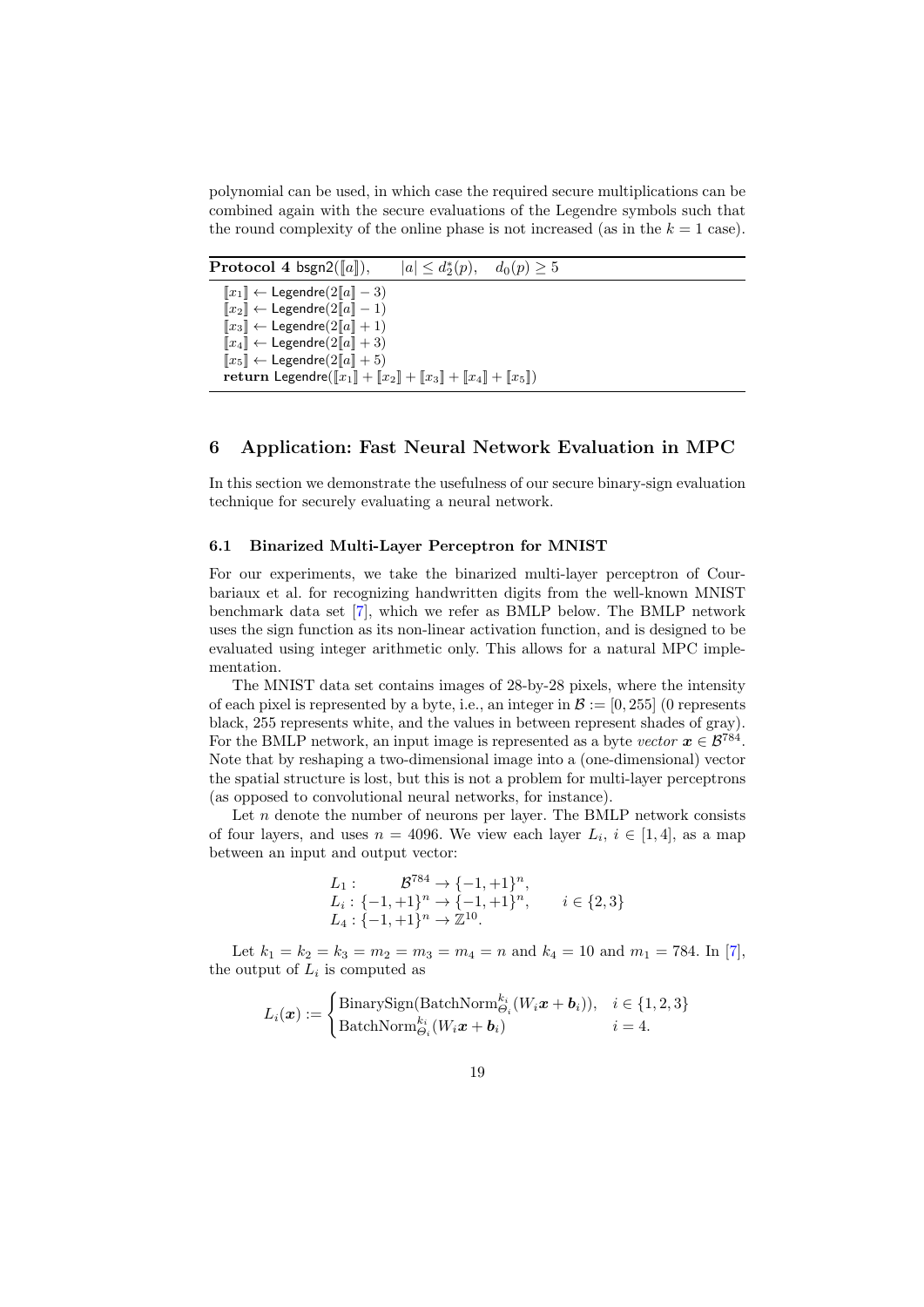Here  $W_i \in \{-1, +1\}^{k_i \times m_i}$  is a matrix of weights, and  $\mathbf{b}_i \in \mathbb{Z}^{k_i}$  is a vector of bias values. The function BatchNorm, which applies batch normalization elementwise, is defined as

$$
BatchNorm_{\Theta_i}^{\ell} : \mathbb{Z}^{\ell} \to \mathbb{Z}^{\ell} \newline (x_1, \ldots, x_{\ell}) \mapsto (f_{\Theta_i, 1}(x_1), \ldots, f_{\Theta_i, \ell}(x_{\ell}))
$$

where  $\Theta_i := (\mu_i, \tilde{\sigma}_i, \gamma_i, \beta_i)$  are the batch norm parameters for the *i*th layer:  $\boldsymbol{\mu}_i = (\mu_{i,1}, \ldots, \mu_{i,\ell}), \tilde{\boldsymbol{\sigma}}_i = (\tilde{\sigma}_{i,j})_{j \in [1,\ell]}, \boldsymbol{\gamma} = (\gamma_{i,j})_{j \in [1,\ell]}, \text{ and } \boldsymbol{\beta} = (\beta_{i,j})_{j \in [1,\ell]}, \text{ and}$ 

$$
f_{\Theta_i,j}(x) := \gamma_{i,j} \left( \frac{x - \mu_{i,j}}{\tilde{\sigma}_{i,j}} \right) + \beta_{i,j}.
$$

The function BinarySign applies the bsgn function element-wise,

BinarySign: 
$$
\mathbb{Z}^n \to \{-1, +1\}^n
$$
  
\n $(x_1, \ldots, x_n) \mapsto (\text{bsgn}(x_1), \ldots, \text{bsgn}(x_n)).$ 

To obtain the final output of the BMLP, which is an integer  $y \in [0, 9]$ , we apply an (oblivious) argmax operation to the output of  $L_4$ :

 $y := \arg \max L_4(L_3(L_2(L_1(\bm{x}))))$ .

Training the Network. We have trained the BMLP on a GPU using Courbariaux' original implementation (described in [\[7\]](#page-21-1)) which is publicly available on GitHub.

#### 6.2 Eliminating Redundant Parts of Batch Normalization

In layers 1–3, the BinarySign function is applied directly to the output of the BatchNorm function. Because the bsgn function is invariant to multiplying its input by a positive scalar, the BatchNorm function might perform some operations that are immediately undone by the bsgn function. Indeed, it actually turns out that the BatchNorm function (when followed by the BinarySign function) reduces to an additional bias term; the authors of [\[7\]](#page-21-1) seem to have overlooked this. Formally,

$$
f_i(x) = \gamma_i \left( \frac{x - \mu_i}{\tilde{\sigma}_i} \right) + \beta_i = \frac{\gamma_i}{\tilde{\sigma}_i} \left( x - \mu_i + \frac{\beta_i \tilde{\sigma}_i}{\gamma_i} \right),
$$

$$
\text{bsgn}(f_i(x)) = \text{bsgn}\left( x - \mu_i + \frac{\beta_i \tilde{\sigma}_i}{\gamma_i} \right), \qquad \gamma_i, \tilde{\sigma}_i > 0.
$$

Hence, we update the bias vector in all layers except the last as follows,

$$
\boldsymbol{b}_i':=\boldsymbol{b}_i-\boldsymbol{\mu}_i+\frac{\boldsymbol{\beta}_i \tilde{\boldsymbol{\sigma}_i}}{\gamma_i}
$$

where all operations (addition, subtraction, multiplication, and division) in the above expression are performed element-wise. With this modification, evaluation of the BMLP network simplifies to

$$
L_i(\boldsymbol{x}) = \begin{cases} \text{BinarySign}(W_i \boldsymbol{x} + \boldsymbol{b}_i'), & i \in \{1, 2, 3\} \\ \text{BatchNorm}_{\Theta_i}^{k_i}(W_i \boldsymbol{x} + \boldsymbol{b}_i) & i = 4. \end{cases}
$$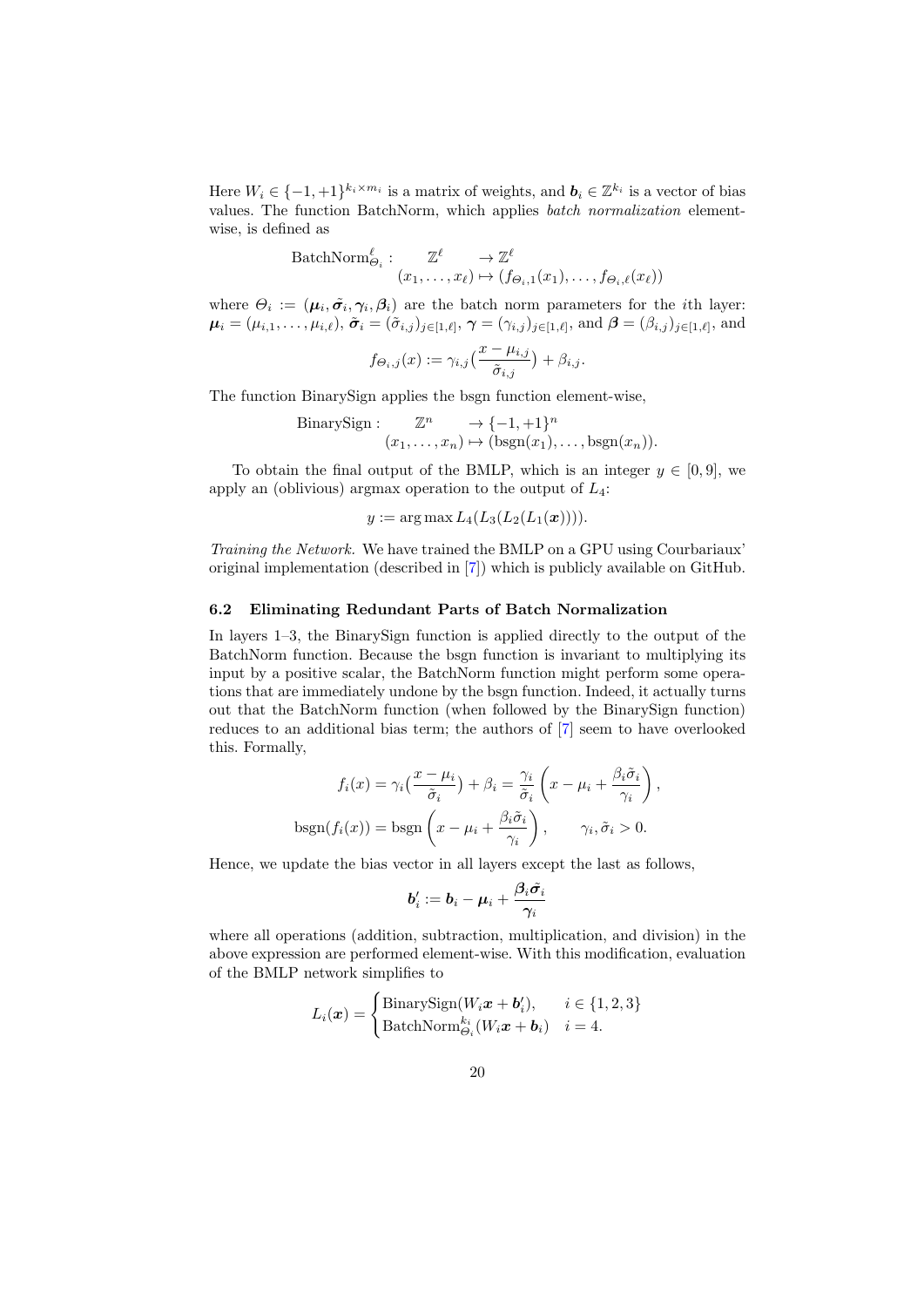#### 6.3 Instantiating the BinarySign Function Per Layer

Our aim is to instantiate the BinarySign function using our medium-range bsgn protocols. Nonetheless, for layer  $L_1$ , the magnitudes of the elements in the vector  $W_1$ **x** + **b'**<sub>1</sub> for some image  $x \in \mathcal{B}^{784}$  will typically be way too large compared to the input range on which our bsgn protocols guarantee a correct answer. Hence, for  $L_1$  we instantiate BinarySign as the element-wise application of an "off-the-shelf" large-range bsgn protocol, such as Toft's comparison protocol [\[18\]](#page-22-13).

For layers  $L_2$  and  $L_3$  we instantiate BinarySign with (element-wise applications of) Protocol bsgn1Simple using a  $64$ -bit prime modulus p for which  $d_1^*(p) = 383$ , and, in separate experiments, with bsgn2 using a 64-bit modulus p' for which  $d_2^*(p') = 594$ , and with Yu's method, using a 62-bit modulus  $p''$ for which  $d_0^*(p'') = 134.6$  $d_0^*(p'') = 134.6$  Also for these layers, there seems to be a mismatch between the input ranges of bsgn1Simple, bsgn2 and Yu's method on which they guarantee correctness, i.e., [−383, 383], [−594, 594] and [−134, 134] respectively, and the magnitudes of the elements in the vector  $W_i \mathbf{y} + \mathbf{b}'_i$  for  $i \in \{2,3\}$ , where  $y \in \{-1, +1\}^n$ . The first term in this sum (the vector  $W_i(y)$ ), can have elements with magnitude equal to n in the worst case, where  $n = 4096$ . Nonetheless, the distribution of values in the vector  $W_i \mathbf{y} + \mathbf{b}'_i$  for all  $i \in \{2,3\}$  is strongly concentrated around zero, hence we will just ignore the fact that our bsgn-protocols will be invoked a number of times on values outside the range for which they guarantee correctness. As we show quantitatively in Table [3,](#page-21-7) for our protocols this does not deteriorate the classification performance compared to a network where the full-range sign protocol is also used in layers  $L_2$  and  $L_3$ , while for Yu's method (with prime  $p''$ ) the error rate increases by 38%. (Surprisingly, using bsgn1Simple even slightly improves the performance on the MNIST test set.)

#### 6.4 Experimental Results (Neural Network Evaluation)

We have implemented the neural network in MPyC, a Python framework for secure multiparty computation [\[15\]](#page-22-14). The case  $k = 0$  comes down to applying the map  $x \mapsto 2x + 1$  to the input followed by invoking Protocol [1,](#page-16-1) for  $k = 1$  we used a mixture of Protocol [2](#page-17-0) and Protocol [3,](#page-17-1) and for  $k = 2$  we used Protocol [4,](#page-18-0) in all cases expanding the calls to Protocol [1](#page-16-1) to parallelize the secure computations of the Legendre symbol as much as possible. As a baseline we use the MPyC built-in secure comparison protocol, which is based on Toft's protocol [\[18\]](#page-22-13). For a meaningful performance evaluation, we set the bit length to 10 bits for the built-in comparisons used in layers 2 and 3. We have also vectorized the code for all these comparison protocols, handling  $n = 4096$  comparisons at the same time for layers 1–3, which increases the speed considerably.

We have run our experiments on a 3PC-LAN setup (CPUs: Intel four-core 4th generation Core i7 3.6 GHz). A complete evaluation between three parties on a secret-shared input image, using secret-shared weights and bias vectors,

<span id="page-20-0"></span><sup>&</sup>lt;sup>6</sup> The prime moduli are  $p = 9409569905028393239$ ,  $p' = 15569949805843283171$  and  $p'' = 3546374752298322551.$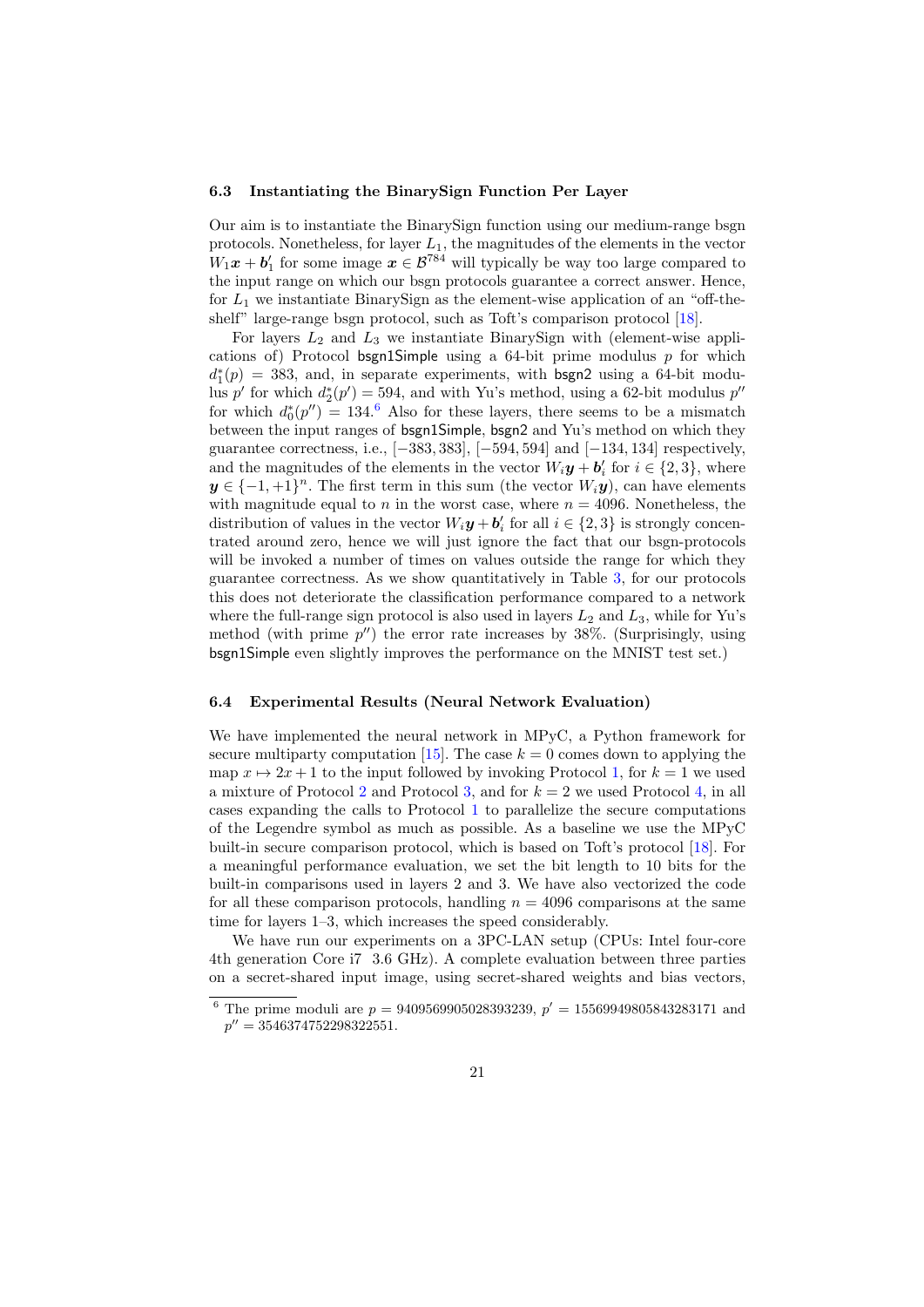<span id="page-21-7"></span>Table 3: Classification performance of the BMLP on 10,000 MNIST test images

|                              | Full-Range Sign Yu $(k = 0)$ bsgn1Simple bsgn2 |        |        |        |
|------------------------------|------------------------------------------------|--------|--------|--------|
| Number of misclassifications | 248                                            | 342    | 227    | 247    |
| Error rate                   | 0.0248                                         | 0.0342 | 0.0227 | 0.0247 |

runs in 59 seconds for  $k = 0$ , 60 seconds for  $k = 1$ , in 62 seconds for  $k = 2$ , and in 67 seconds for full-range comparisons. For evaluation of a batch of 10 input images the times are 205, 223, 235, and 302 seconds, respectively. The times for processing all comparisons in layers 2 and 3 are 6, 20, 34, and 99 seconds, respectively. Hence, in this experiment the Legendre-based comparisons with  $k = 1$  are about 5 times faster than full-range comparisons. Similar speedups may be expected with other MPC frameworks for applications with comparisons restricted to medium-sized integers.

To determine the error rate for our particular BMLP, we have also implemented it in Python (including the Python counterparts of Yu's method and the Protocols bsgn1Simple and bsgn2, producing exactly the same errors outside their input ranges). The results measured for the 10,000 MNIST test images are shown in Table [3.](#page-21-7)

## Acknowledgments

This work has received funding from the European Union's Horizon 2020 research and innovation program under grant agreements No 731583 (SODA) and No 780477 (PRIViLEDGE). We thank Frank Blom for running all our 3-party experiments on his 3PC-LAN setup.

## References

- <span id="page-21-6"></span>1. Abspoel, M.: Search for primes with high  $d_1, d_2$  (2018), [https://github.com/](https://github.com/abspoel/dk-search) [abspoel/dk-search](https://github.com/abspoel/dk-search)
- <span id="page-21-4"></span>2. Ankeny, N.C.: The least quadratic non residue. Ann. Math. 55(1), 65–72 (1952)
- <span id="page-21-0"></span>3. Feige, U., Kilian, J., Naor, M.: A minimal model for secure computation (extended abstract). In: Proceedings STOC '94. pp. 554–563 (1994)
- <span id="page-21-3"></span>4. Fridlender, V.R.: On the least nth power non-residue. Dokl. Akad. Nauk. SSSR 66, 351–352 (1949)
- <span id="page-21-2"></span>5. Graham, S.W., Ringrose, C.J.: Lower bounds for least quadratic non-residues. In: Berndt, B.C., et al. (eds.) Analytic number theory: Proceedings of a conference in honor of Paul T. Bateman. pp. 269–309. Boston, MA (1990)
- <span id="page-21-5"></span>6. Hildebrand, A.: On the least pair of consecutive quadratic nonresidues. Mich. Math. J. 34(1), 57–62 (1987)
- <span id="page-21-1"></span>7. Hubara, I., Courbariaux, M., Soudry, D., El-Yaniv, R., Bengio, Y.: Quantized neural networks: Training neural networks with low precision weights and activations. J. Mach. Learn. Res. 18(187), 1–30 (2018)